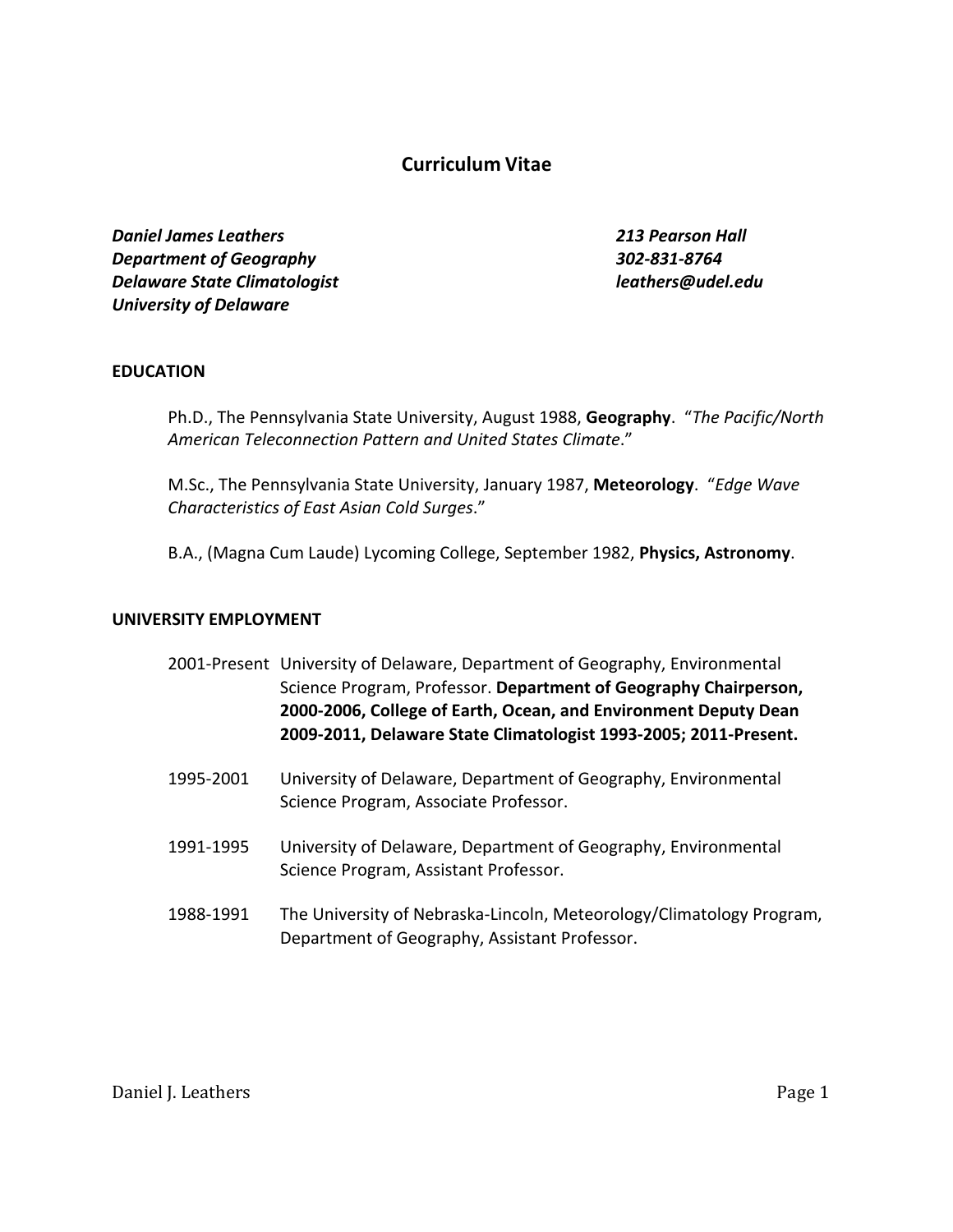| 1987-1988 | The Pennsylvania State University, Department of Geography, Teaching<br>Assistant.   |
|-----------|--------------------------------------------------------------------------------------|
| 1984-1986 | The Pennsylvania State University, Department of Meteorology, Research<br>Assistant. |
| 1980-1982 | Lycoming College, Department of Astronomy and Physics, Teaching<br>Assistant.        |

## **HONORS**

Phi Kappa Phi, National Honor Society, Lycoming College, 1982.

Sigma Pi Sigma, Physics National Honor Society, Lycoming College, 1982.

Earth System Science Center Fellowship, The Pennsylvania State University 1987-1988: Atmospheric Teleconnections Research.

The University of Nebraska-Lincoln Parents Association Recognition Award for Contributions to Students, The University of Nebraska-Lincoln, 1990.

# **SERVICE TO PROFESSION**

#### **President, American Association of State Climatologists (AASC) 2014- Present**

Editorial Boards:

Climate Research (Editor, 2004-2006) The Pennsylvania Geographer Publications in Climatology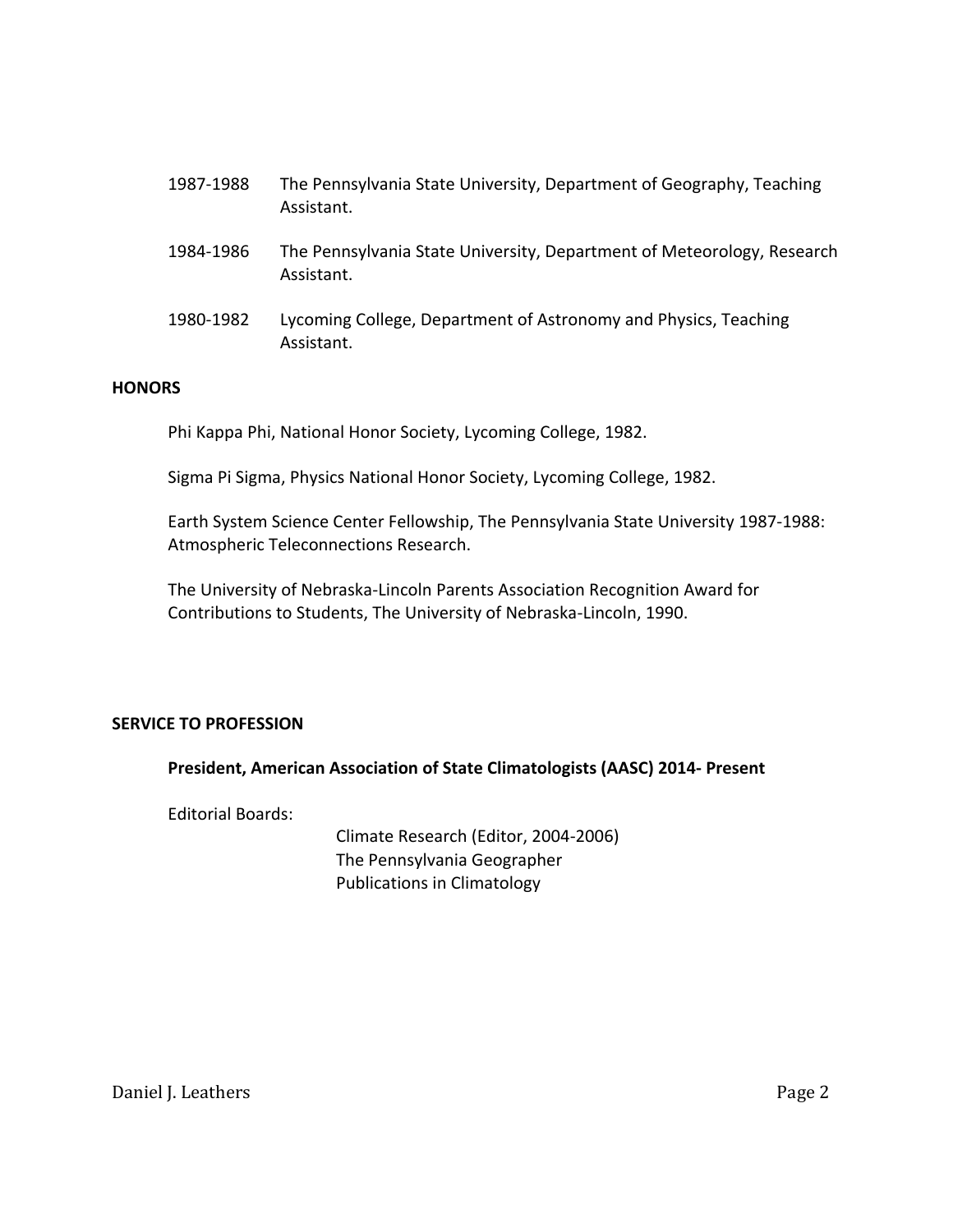Reviewer for the following journals (selected):

Physical Geography The Professional Geographer Journal of Climate International Journal of Climatology Journal of Environmental Quality Climate Research GeoJournal Annals of the Association of the American Geographers Bulletin of the American Meteorological Society Geofiska Annular Journal of Geophysical Research-Atmospheres Journal of Applied Meteorology and Climatology (Associate Editor)

Reviewer of proposals for the following agencies (selected):

National Science Foundation (NSF) National Aeronautics and Space Administration (NASA) Department of Energy (DOE)

# **ACADEMIC ADMINISTRATIVE EXPERIENCE**

# **Deputy Dean, College of Earth, Ocean, and Environment, University of Delaware (2009-2011)**

Represented Dean on University-Wide Committees. Served as Interim Dean in the Dean's absence. Involved in all aspects of College administration including:

- I. academic program development
- II. personnel matters
- III. budget administration (\$25 \$30 million annual budget)
- IV. community outreach
- V. college development
- VI. student issues
- VII. international partnerships
- VIII. technology integration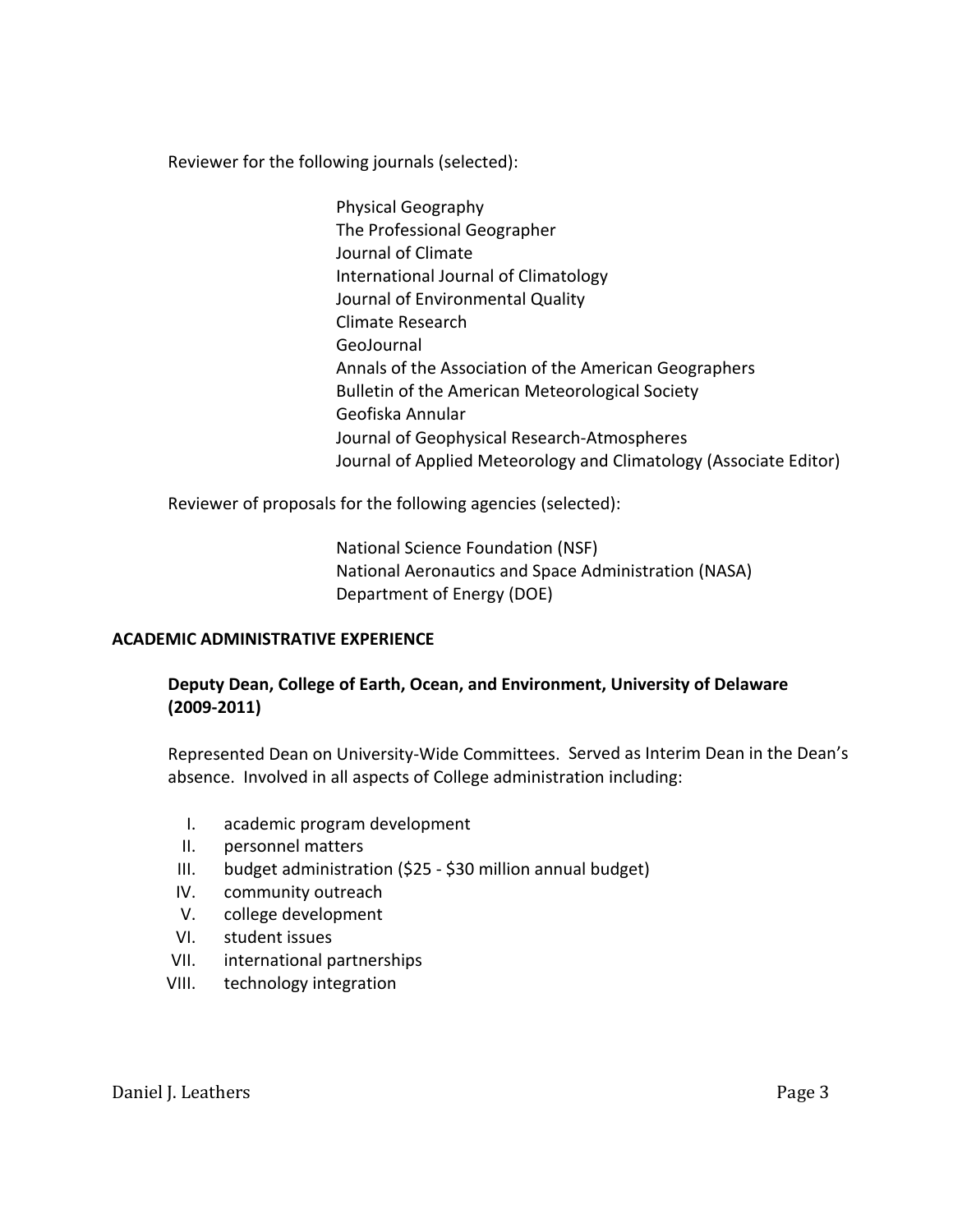# **Chair, Department of Geography, University of Delaware (2000-2006)**

Department comprised of 14 faculty, 150 undergraduate and 30 graduate students, and 7 staff members; annual budget in excess of one million dollars. Responsible for the following:

- I. budget administration
- II. curricular development
- III. faculty evaluations
- IV. course scheduling
- V. personnel issues
- VI. student grievances

## **ADMINISTRATIVE EXPERIENCE ASSOCIATED WITH PUBLIC ENGAGEMENT**

## **Delaware State Climatologist 1993 – 2006; 2011-Present**

- I. Work with state and local governments on environmental issues.
- II. Assist non-governmental environmental agencies in Delaware and southeastern Pennsylvania with data needs and expertise in environmental monitoring.
- III. Provide the general public and regional media (TV, Radio and newspapers) with environmental information.
- IV. Serve on numerous state and regional committees dealing with environmental issues of the Delmarva Region.

# **Co-Founder, Delaware Environmental Observing System 2002-Present**:

- I. Installed and maintain more than 57 environmental sensing platforms across the Delmarva Peninsula (receive data from over 250 platforms).
- II. Developed partnerships with numerous state and federal environmental agencies, and more than 20 municipalities and non-governmental organizations.
- III. Directed development of software and website for dissemination of environmental information to state agencies, user groups and general public. (deos.udel.edu)

# **President, American Association of State Climatologists 2014 – 2016.**

#### **Director of the UD "Center for Environmental Monitoring and Analysis" 2017 - Present**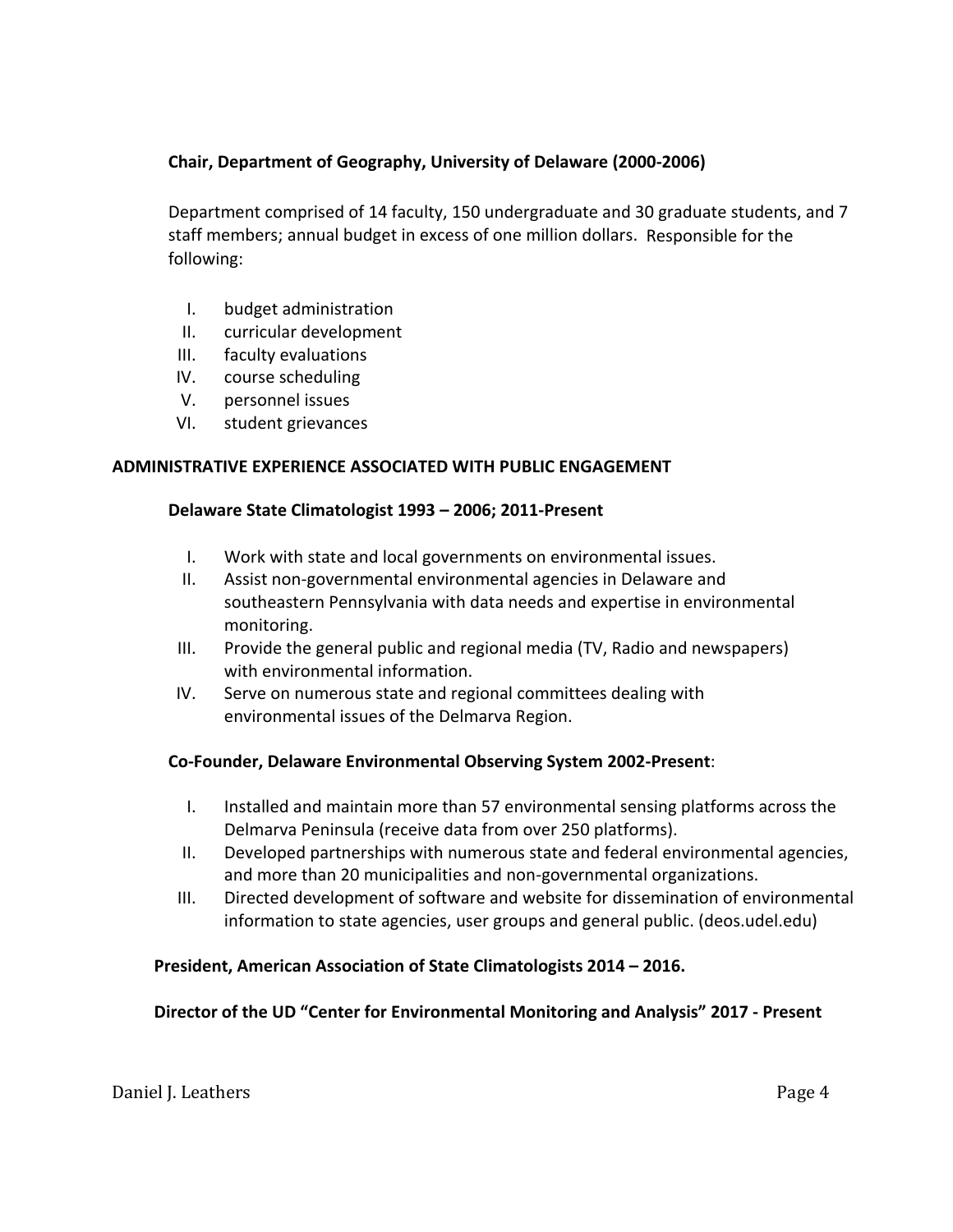## **GRANTS FUNDED**

Principal investigator or co-principal investigator on awards totaling approximately \$8,000,000 since 1991. Agencies include the National Science Foundation, the National Aeronautics and Space Administration, the National Oceanic and Atmospheric Administration, the Department of Energy, and numerous State of Delaware agencies*.*

Co-Primary Investigator, National Science Foundation Instrumentation and Laboratory Improvement, "Computer Education for Undergraduates in Meteorology /Climatology and Geographic Information Systems: An Integrated Approach", **\$50,000**. **Funded July 1991.**

Co-Primary Investigator, National Science Foundation Instructional Equipment, "Interactive Meteorological Computer Classroom Development Under UNIDATA", **\$45,963**. **Funded August 1991.**

Primary Investigator, University of Delaware Research Foundation, "Snow Cover/Atmosphere Interactions Across the Northeast United States." **\$17,500**. **Funded January 1992**

Co-Primary Investigator, Northeast Regional Climate Center, Cornell University, "A High Resolution Profile of Northeast United States Temperature." **\$12,420**. **Funded July 1992.**

Co-Primary Investigator, Northeast Regional Climate Center, Cornell University, "The Development of a Climate Related Water Resource Monitoring system for the Northeastern United States." **\$17,801**. **Funded June 1993**.

Co-Primary Investigator, National Institute for Global Environmental Change, University of Nebraska, "The Detection of Climate Change Using Long Term Daily Climate Records Over the Grassland Regions of the Northern Hemisphere." **\$90,850**. **Funded July 1993**.

Co-Primary Investigator, National Science Foundation Geography and Regional Science, "Snow Cover-Boundary Layer Climate Interactions." **\$45,000**. **Funded February 1994**.

Primary Investigator, Delaware Emergency Management Agency, An Assessment of Meteorological and Climatological Monitoring Capabilities Across the State of Delaware. **\$12,837. Funded June 1997**.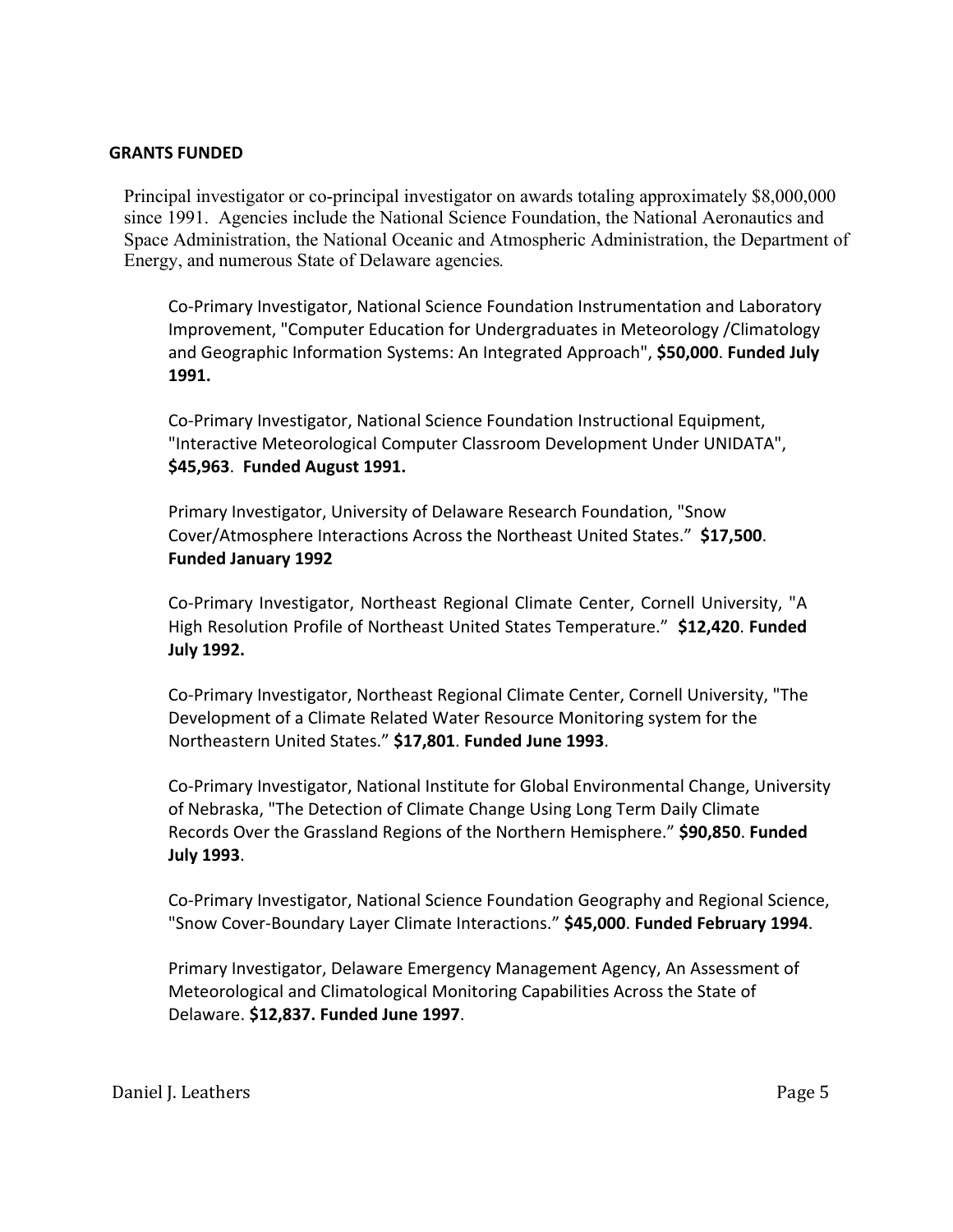Co-Primary Investigator, National Aeronautics and Space Administration, "The Evaluation of Snow Water Equivalent Across Grassland Regions." **\$110,144**. **Funded June 1998**.

Co-Primary Investigator, National Science Foundation – NASA, "Climate and Sea-Ice Interactions." **\$218,973. Funded October 1998.**

Co-Primary Investigator, National Aeronautics and Space Administration Land Surface Processes, "A hybrid approach for evaluating the synergistic interactions between snow pack characteristics, the atmosphere and regional hydrology." **\$540,000 (\$133,369 to University of Delaware). Funded January 2002.**

Co-Primary Investigator, Delaware Emergency Management Agency, "The Delaware Environmental Observing System – Year One Installation." **\$165,000. Funded August 2003**.

Co-Primary Investigator, Delaware Emergency Management Agency, "The Delaware Environmental Observing System – Year Two." **\$150,000. Funded August 2004**.

Co-Primary Investigator, Delaware Emergency Management Agency, "The Delaware Environmental Observing System – Year Three." **\$64,500. Funded August 2005**.

Co-Primary Investigator, Delaware Sea Grant, "The Delaware Environmental Observing System – Continued Maintenance and Development." **\$10,000. Funded March 2006**.

Co-Primary Investigator, Delaware Emergency Management Agency, "The Delaware Environmental Observing System – Year Four." **\$64,500. Funded March 2006**.

Co-Primary Investigator, State of Delaware, "The Delaware Environmental Observing System – Continued Maintenance and Development." **\$80,000. Funded July 2006**.

Co-Primary Investigator, Department of Natural Resources and Environmental Conservation, "The Delaware Environmental Observing System – Continued Maintenance and Development." **\$35,000. Funded July 2006**.

Co-Primary Investigator, Delaware Emergency Management Agency, "The Delaware Environmental Observing System – Year Five." **\$64,500. Funded March 2007**.

Co-Primary Investigator, State of Delaware, "The Delaware Environmental Observing System – Continued Maintenance and Development 2007-2008." **\$80,000. Funded July 2007**.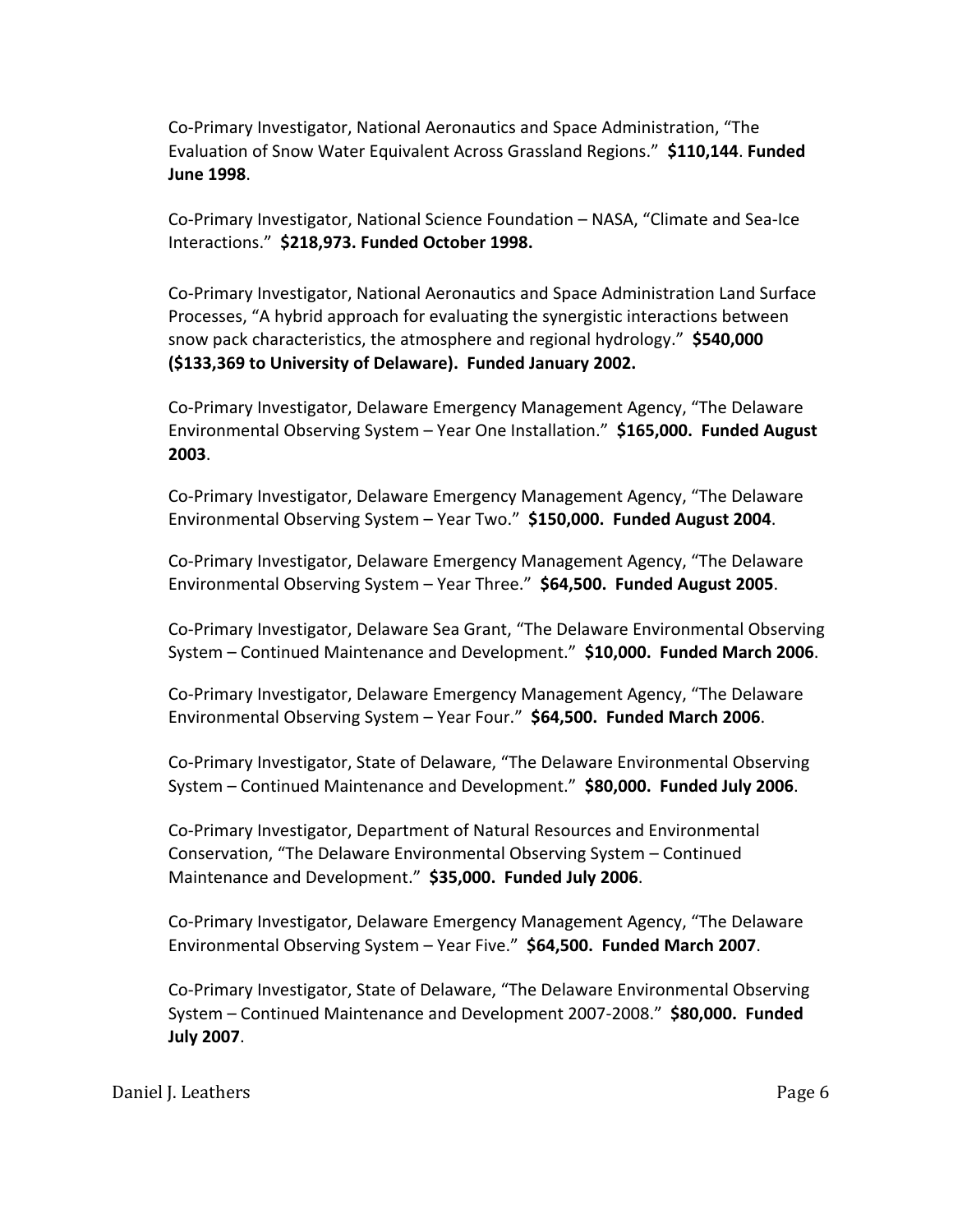Co-Primary Investigator, Delaware Department of Transportation "Snow-Depth Monitoring System." **\$53,216.92. Funded July 2007**.

Co-Primary Investigator, Department of Natural Resources and Environmental Conservation, "The Delaware Environmental Observing System – Continued Maintenance and Development 2007-2008." **\$35,000. Funded November 2007**.

Co-Primary Investigator, Delaware Department of Transportation, "DEOS/DelDOT Snow Depth Monitoring System, Year II." **\$24,000. Funded July 2008**.

Co-Primary Investigator, Delaware Emergency Management Agency, "The Delaware Environmental Observing System – Year VI." **\$64,500. Funded March 2008**.

Co-Primary Investigator, Mount Cuba Center, "Delaware Environmental Observing System / Mount Cuba Center Station Installation, Year I." **\$9,238.00. Funded July 2008.**

Co-Primary Investigator, State of Delaware, "The Delaware Environmental Observing System – Continued Maintenance and Development 2008-2009." **\$80,000. Funded July 2008**.

Co-Primary Investigator, Department of Natural Resources and Environmental Conservation, "A Prototype Coastal Flood Monitoring System for Delaware." **\$50,920. Funded July 2009**.

Co-Primary Investigator, National Science Foundation: Delaware EPSCoR, "A Prototype Coastal Flood Monitoring System for Delaware." **\$29,920. Funded July 2009.**

Co-Primary Investigator, State of Delaware, "The Delaware Environmental Observing System – Continued Maintenance and Development 2009-20010." **\$56,000. Funded July 2009**.

Co-Primary Investigator, Delaware Department of Transportation, "DEOS/DelDOT Snow Depth Monitoring System, Year III." **\$24,000. Funded July 2009**.

Co-Primary Investigator, Delaware Emergency Management Agency, "The Delaware Environmental Observing System – Year VII." **\$64,500. Funded March 2009**.

Co-Primary Investigator, Department of Natural Resources and Environmental Conservation, "A Data GAP Analysis and Inland Inundation Survey for the Delaware Coastline." **\$24,922. Funded July 2009**.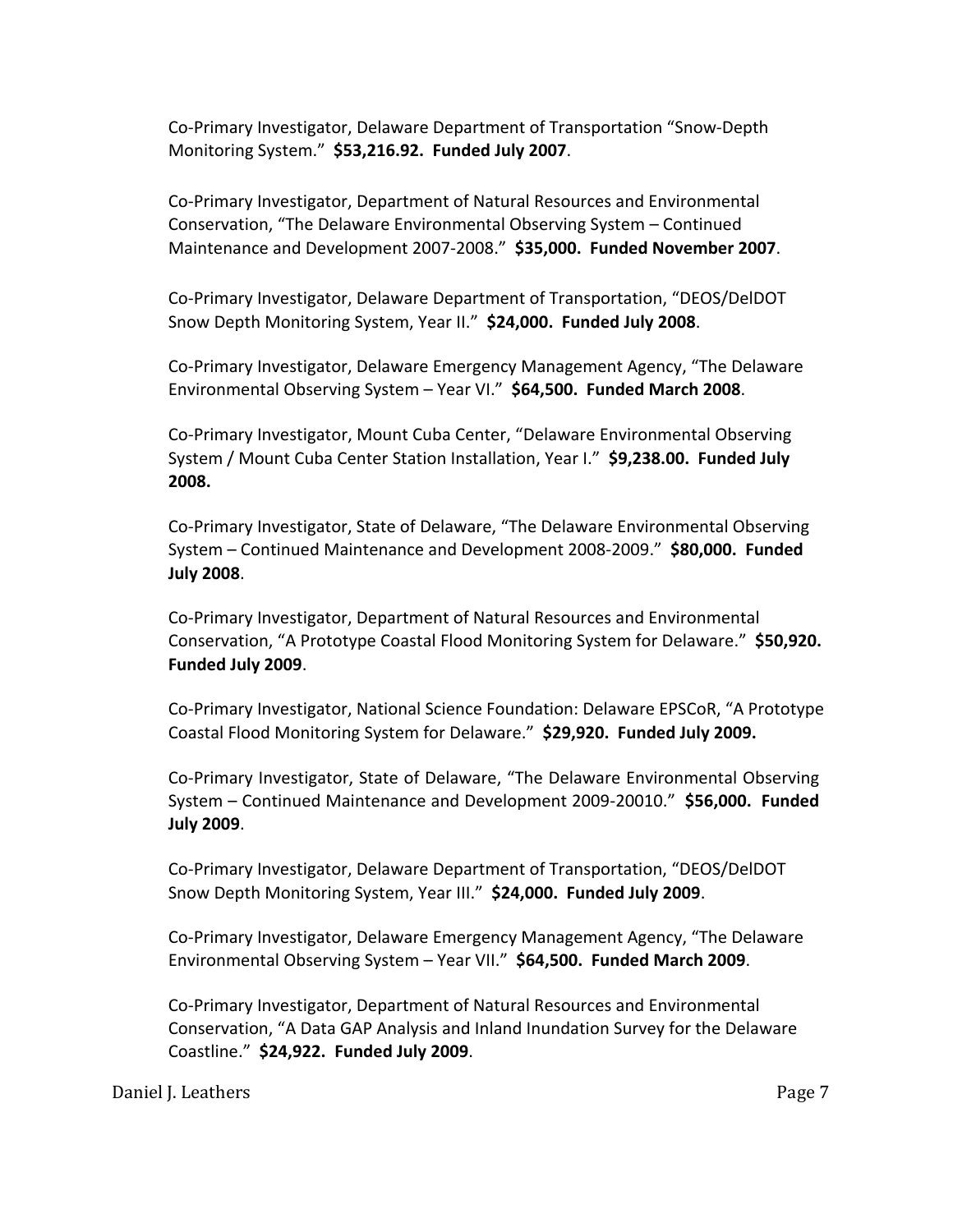Co-Primary Investigator, NSF EPSCoR, "Collaborative Proposal: Northeast Cyber Consortium (NECC)." **\$1,036,232 (\$75,000 to CEOE). Funded, August 2009.**

Co-Primary Investigator, Delaware Department of Natural Resources and Environmental Control. "A Coastal Storm Climatology for Delaware." **\$25,806. Funded February 2010.**

Co-Primary Investigator, Delaware Emergency Management Agency, "The Delaware Environmental Observing System – Year VIII." **\$64,400. Funded June 2010**.

Co-Primary Investigator, State of Delaware, "The Delaware Environmental Observing System – Continued Maintenance and Development 2010-2011." **\$56,000. Funded July 2010**.

Co-Primary Investigator, NSF EPSCoR, "Intra-campus Connectivity to Promote Environmental and Biological Research, Education and Outreach." **\$1,176,470. (\$500,000 to CEOE). Funded, August 2010.**

Co-Primary Investigator, Delaware Department of Transportation, "DEOS/DelDOT Enhancement, Operations, and Maintenance." **\$56,550. Funded October 2010.**

Co-Primary Investigator, Chester County Pennsylvania, "Services Agreement for Operation of Environmental Observing Platforms in Chester County." **\$48,000. Funded December 2010.**

Co-Primary Investigator, Delaware Department of Natural Resources and Environmental Control, "Expansion of the Coastal Flood Monitoring System." **\$78,000. Funded January 2011.**

Co-Primary Investigator, State of Delaware, "The Delaware Environmental Observing System – Continued Maintenance and Development 2010-2011." **\$50,800. Funded July 2011**.

Co-Primary Investigator, Delaware Department of Transportation, "DEOS/DelDOT Enhancement, Operations, and Maintenance." **\$36,000. Funded July 2011.**

Co-Primary Investigator, Delaware Emergency Management Agency, "The Delaware Environmental Observing System – Year IX." **\$64,500. Funded October 2011**.

Primary Investigator, Global Science and Technology Cooperation, "National MesoNet Expansion Project", **\$388,185. Funded April 2011.**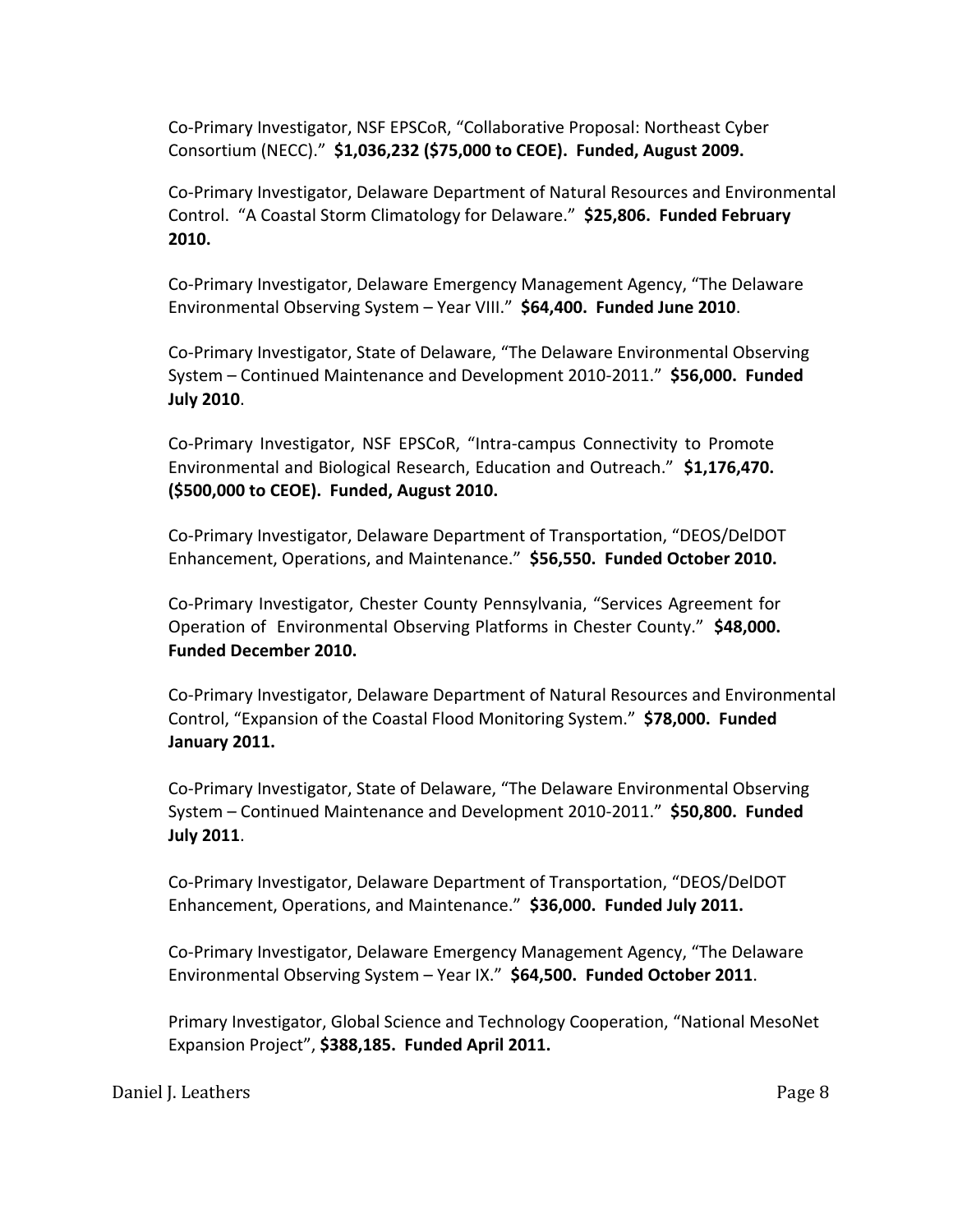Primary Investigator, Delaware Department of Natural Resources and Environmental Control, "A Climate Change Analysis of Delaware and Delaware Bay." **\$24,967. Funded March 2012.**

Co-Primary Investigator, Delaware Department of Natural Resources and Environmental Control, "Wave Buoy Analysis." **\$25,047. Funded March 2012.**

Co-Primary Investigator, State of Delaware, "The Delaware Environmental Observing System – Continued Maintenance and Development 2010-2011." **\$50,800. Funded July 2012**.

Co-Primary Investigator, Delaware Department of Transportation, "DEOS/DelDOT Enhancement, Operations, and Maintenance." **\$39,500. Funded July 2012.**

Co-Primary Investigator, Delaware Department of Natural Resources and Environmental Control, "Delaware Inland Bays." **\$49,452. Funded September 2012.**

Co- Primary Investigator, Global Science and Technology Cooperation, "National MesoNet Expansion Project." **\$166,568. Funded September 2012.**

Co-Primary Investigator, Delaware Emergency Management Agency, "The Delaware Environmental Observing System – Year X." **\$74,500. Funded October 2012**.

Primary Investigator, National Science Foundation, "Delaware EPSCoR: Meeting Delaware's 21st Century Water and Energy Challenges through Research, Education, and Innovation." **\$353,186 to Leathers. Funded June 2013.**

Primary Investigator (UD**),** National Science Foundation, "North East Water Resources Network (NEWRnet)." **\$2,000,002. Funded September 2013.**

Co-Primary Investigator, Delaware Emergency Management Agency, "The Delaware Environmental Observing System – Year XI." **\$64,500. Funded October 2013**.

Primary Investigator, Chester County, PA, "Chester County, PA, Services Agreement between the County of Chester, PA, Department of Emergency Services and the University of Delaware." **\$80,000. Funded January 2014.**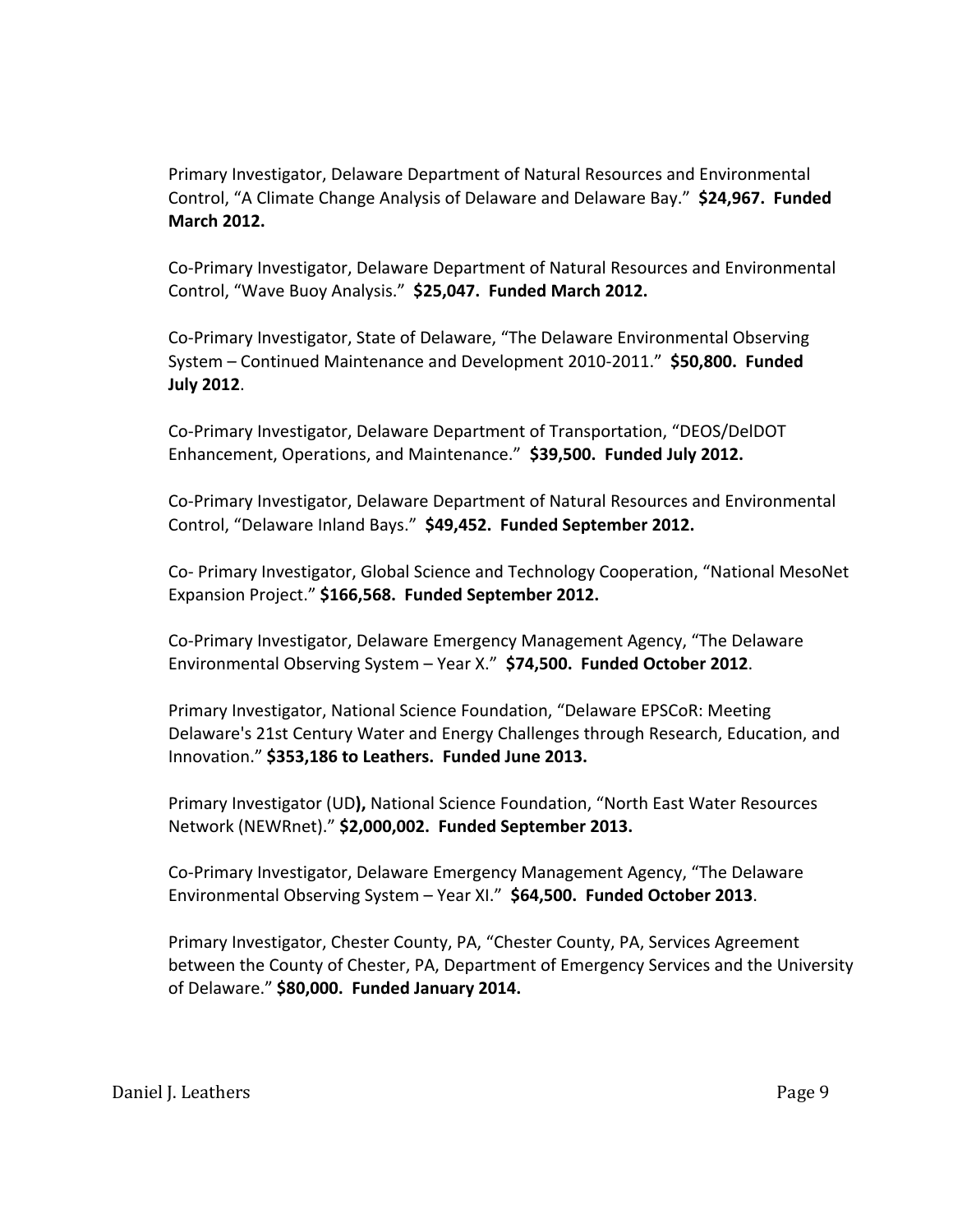Primary Investigator, Delaware Department of Natural Resources and Environmental Control, "Development of a New Coastal Storm Severity Index." **\$25,000. Funded April 2014.**

Co-Primary Investigator, National Oceanic and Atmospheric Administration, "Toward Improved Understanding of Extreme Snow Melt Runoff Events Under Past, Present, and Future Climate." **\$191,163. Funded August 2014.**

Co- Primary Investigator, Global Science and Technology Cooperation, "National MesoNet Expansion Project." **\$188,000. Funded September 2014.**

Co-Primary Investigator, Delaware Emergency Management Agency, "Drought Conditions Indicators for Delaware." **\$64,911. Funded January 2015.** 

Co- Primary Investigator, Global Science and Technology Cooperation, "National MesoNet Expansion Project." **\$210,000. Funded September 2015.**

Co-Primary Investigator, Delaware Emergency Management Agency, "Drought Conditions Indicators for Delaware." **\$64,911. Funded January 2015.**

Co-Primary Investigator, Delaware Sea Grant, "Development of a High Water Mark Database and Display System for Coastal Flooding Events in Delaware." **\$47,707. Funded February 2015.**

Co-Primary Investigator, Stinger-Ghaffarian Technologies, "National Mesonet Program". **\$200,000. Funded January 2016**

Co-Primary Investigator, Stinger-Ghaffarian Technologies, "National Mesonet Program". **\$200,000. Funded March 2017.**

Co-Primary Investigator, Stinger-Ghaffarian Technologies, "National Mesonet Program". **\$133,000. Funded January 2018.**

Co-Primary Investigator, Stinger-Ghaffarian Technologies, "National Mesonet Program". **\$200,000. Funded September 2018.**

Co-Primary Investigator, National Science Foundation, "Delaware EPSCoR: Water Security in the Changing Coastal Environment of Delaware." Approximately **\$850,000 to Leathers. Funded October 2018.**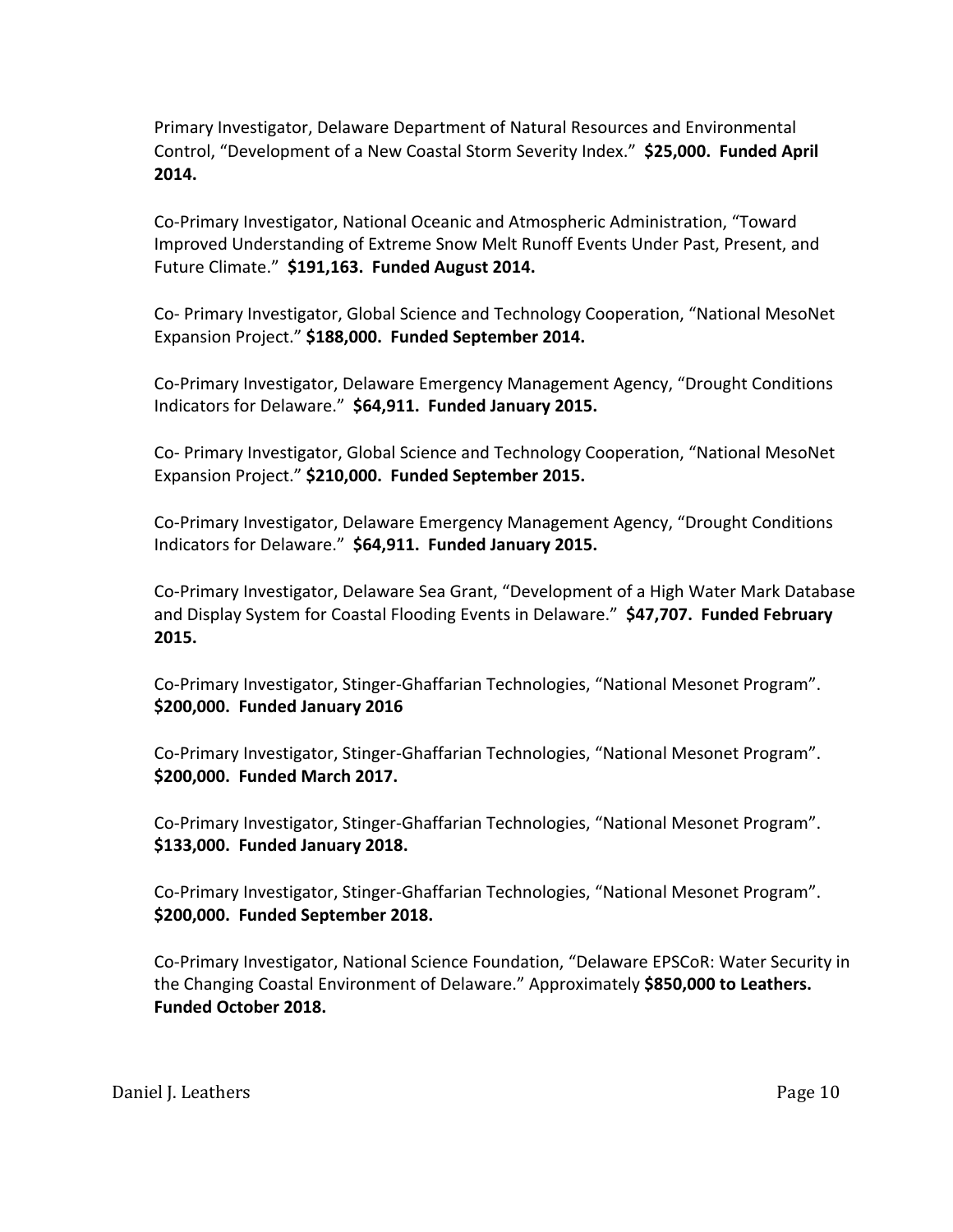## **PUBLICATIONS**

### **REFEREED ARTICLES, BOOK CHAPTERS, EDUCATIONAL TEXTS**

- Yarnal, B.M., White, D.A. and Leathers, D.J., 1988: Subjectivity in a computer assisted synoptic climatology II: Relationships to surface climate. Journal of Climatology, 8, 227-239.
- Yarnal, B.M. and Leathers, D.J., 1988: Relationships between interdecadal and interannual climatic variations and their effect on Pennsylvania climate. Annals of the Association of American Geographers, 78, 624-641.
- Leathers, D.J., Yarnal, B.M. and Palecki, M.A., 1991: The Pacific/North American teleconnection pattern and United States climate. Part I: Regional temperature and precipitation associations. Journal of Climate, 4, 517-528.
- Leathers, D.J., 1991: Relationships between 700 mb Circulation Variations and Great Plains Climate. Great Plains Research, 1, 58-76.
- Leathers, D.J. and Palecki, M.A., 1992: The Pacific/North American teleconnection pattern and United States Climate. Part II: Temporal characteristics and index specification. Journal of Climate, 5, 707-716.
- Leathers, D.J., Mote, T.L., Kluck, D.R., Kuivinen, K.C. and S. McFeeters, 1993: Temporal characteristics of USA Snowfall 1945-46 through to 1984-85. International Journal of Climatology, 13, 65-76.
- Leathers, D.J. and D.A. Robinson, 1993: The association between extremes in North American snow cover extent and United States temperature. Journal of Climate, 6, 1345-1355.
- Palecki, M.A. and D.J. Leathers, 1993: Northern Hemisphere extratropical circulation anomalies and recent January land surface temperature trends. Geophysical Research Letters, 20, 819-822.
- Leathers, D.J., 1993: A synoptic climatology of northeast United States tornadoes. Physical Geography, 14, 171-190.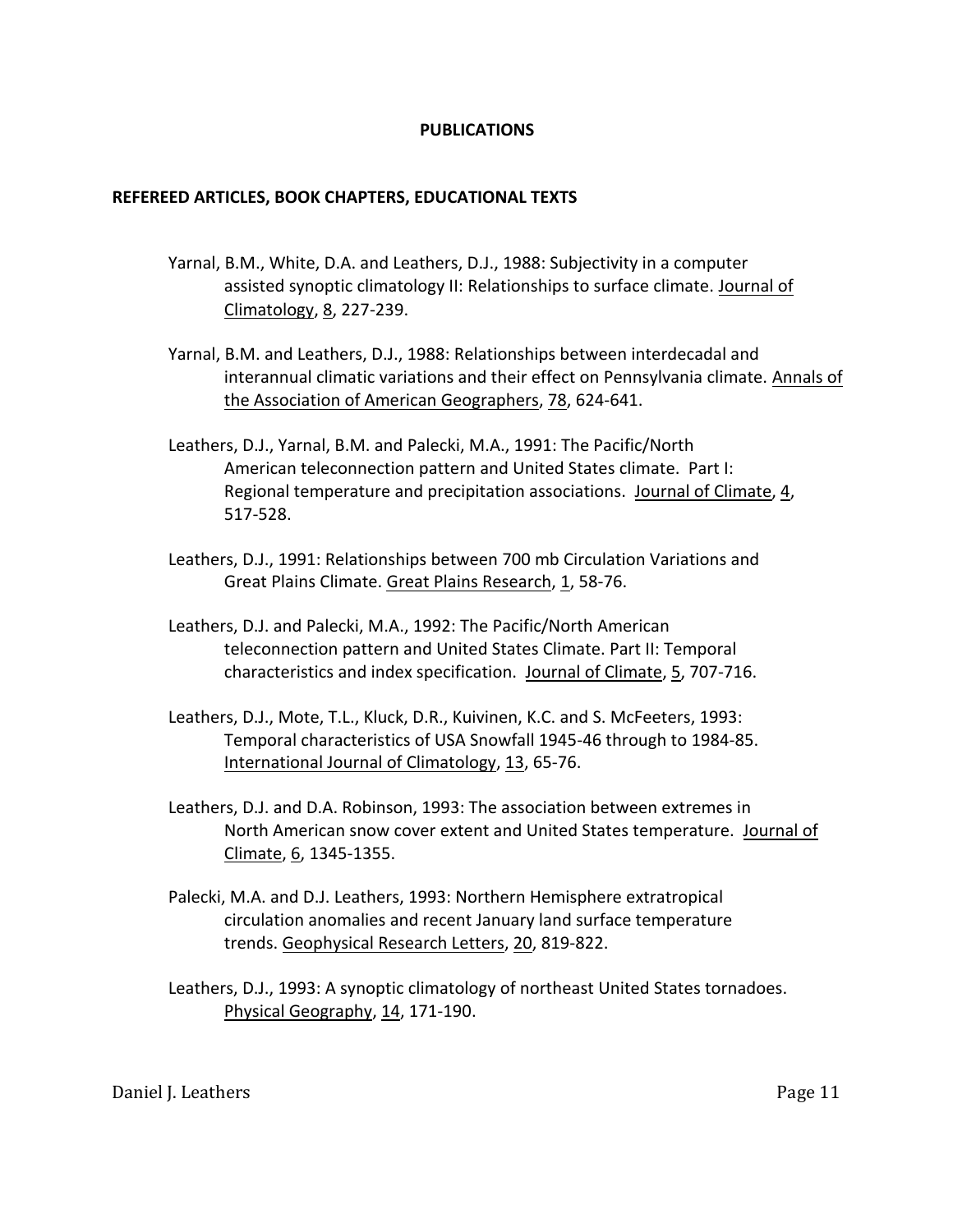- Ye, H., Leathers, D.J. and L.S. Kalkstein, 1994: Classification of upper level circulation patterns in the polar region and their relationship to surface air temperature. Middle States Geographer, 26, 1-6.
- Leathers, D.J., 1994: Global Meteorological Teleconnections Associated with El Nino/Southern Oscillation Events. In: The Oceans: Physical-chemical Dynamics and Human Impacts. The Pennsylvania Academy of Sciences, 498 pgs.
- Ye, H. And D.J. Leathers, 1995: The association between the Pacific/North American teleconnection pattern and air masses in the southeastern United States. Middle States Geographer, 28, 18-24.
- Leathers, D.J., Ellis, A, W. and D.A. Robinson, 1995: Characteristics of temperature depressions associated with snow cover across the northeast United States. Journal of Applied Meteorology, 34, 381-390.
- Robinson, D.A., Leathers, D.J., Palecki, M.A. and K.F. Dewey, 1995: Some observations on climate variability as seen in daily temperature structure. Atmospheric Research, 37, 119-131.
- Leathers, D.J., 1995: A Laboratory Manual for Climate and Life. Kendall/Hunt Publishing Company, Dubuque, IA, 47 pgs.
- Leathers, D.J. and A.W. Ellis, 1996: Synoptic mechanisms associated with snowfall increases to the lee of Lakes Erie and Ontario. International Journal of Climatology, 16, 1117-1135.
- Ellis, A.W. and D.J. Leathers, 1996: A synoptic climatological approach to the analysis of lake-effect snowfall: Potential forecasting applications. Weather and Forecasting, 11, 216-22.
- Leathers, D.J., 1997: A Laboratory Manual for Climate and Life: Revised Printing. Kendall/Hunt Publishing Company, Dubuque, IA, 47 pgs.
- Leathers, D.J. and D.A. Robinson, 1997: Abrupt changes in the seasonal cycle of North American snow cover. Journal of Climate, 10, 2569-2585.
- Leathers, D.J. and B.L. Luff, 1997: Characteristics of snow cover duration across the northeast United States. International Journal of Climatology, 17, 1535-1547.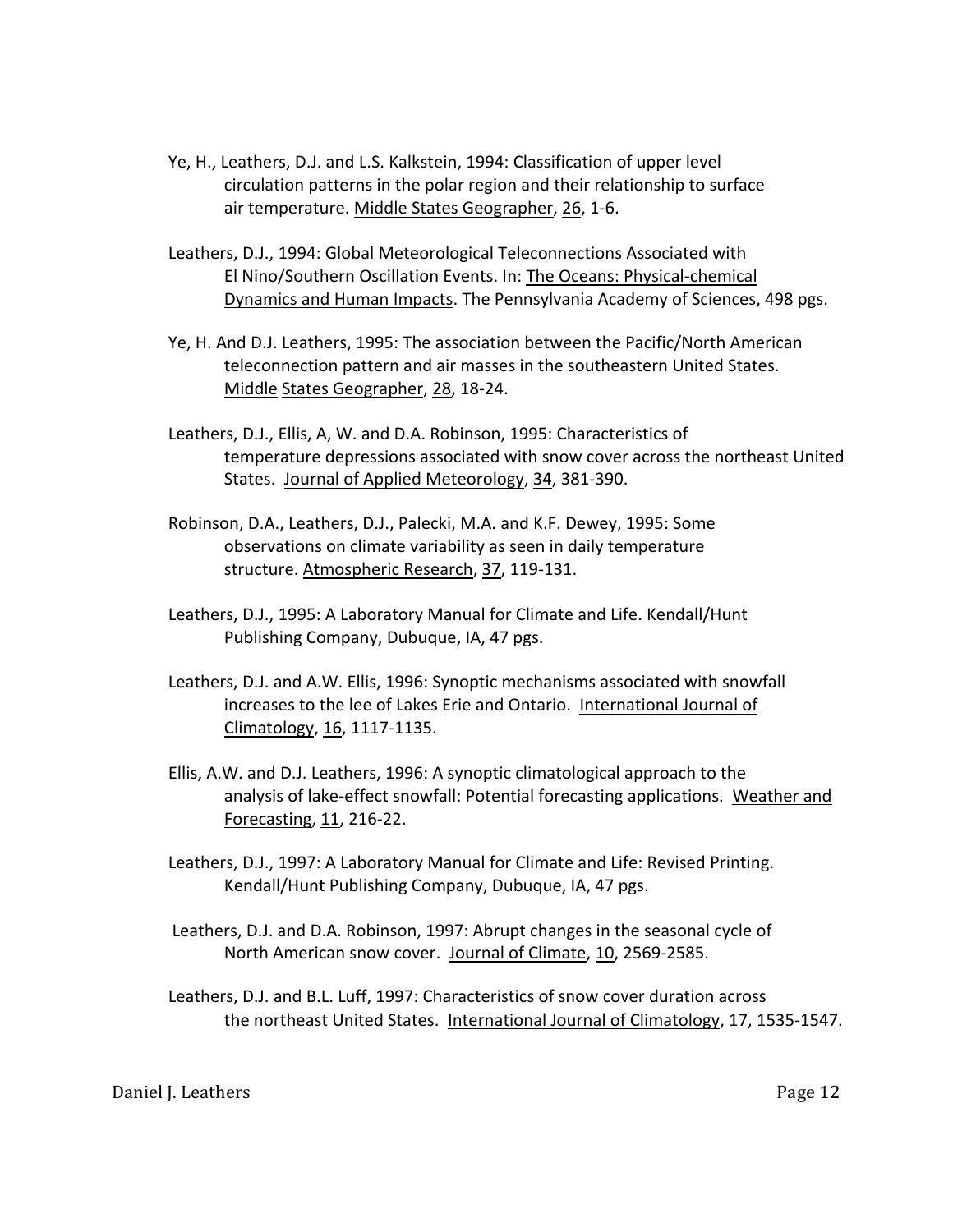- Grundstein, A.J. and D.J. Leathers, 1997: Factors affecting midwinter snowmelt variability in the northern Great Plains of the United States. Physical Geography, 18, 408-423.
- Leathers, D.J., Palecki, M.A., Robinson, D.A. and K.F. Dewey, 1998: Climatology of the daily temperature range annual cycle in the United States. Climate Research, 9, 197-211.
- Leathers, D.J., Kluck, D.R. and S. Kroczynski, 1998: The severe flooding event of January 1996 across North-Central Pennsylvania. Bulletin of the American Meteorological Society, 79, 785-797.
- Ellis, A.W. and D.J. Leathers, 1998: The effects of a discontinuous snow cover on lower atmospheric temperature and energy flux patterns. Geophysical Research Letters, 25, 2161-2164.
- Ellis, A.W. and D.J. Leathers, 1998: A Quantitative approach to evaluating the effects of snow cover on cold air mass temperatures across the U.S. great Plains. Weather and Forecasting, 13, 688-701.
- Grundstein, A.J. and D.J. Leathers, 1998: A case study of synoptic patterns associated With midwinter snowmelt across the northern Great Plains. Hydrologic Processes, 12, 2293-2305.
- Grundstein, A.J. and D. J. Leathers, 1999: A spatial analysis of snow-surface energy exchanges over the northern Great Plains of the United States in relation to synoptic scale forcing mechanisms. International Journal of Climatology, 19, 489- 511.
- Ellis, A.W. and D.J. Leathers, 1999: Analysis of cold air mass temperature modification across the U.S. Great Plains as a consequence of snow depth and albedo. Journal of Applied Meteorology, 38, 696-711.
- Leathers, D.J., Grundstein, A.J. and A. W. Ellis, 2000: Growing season moisture deficits across the northeastern United States. Climate Research, 14, 43- 55.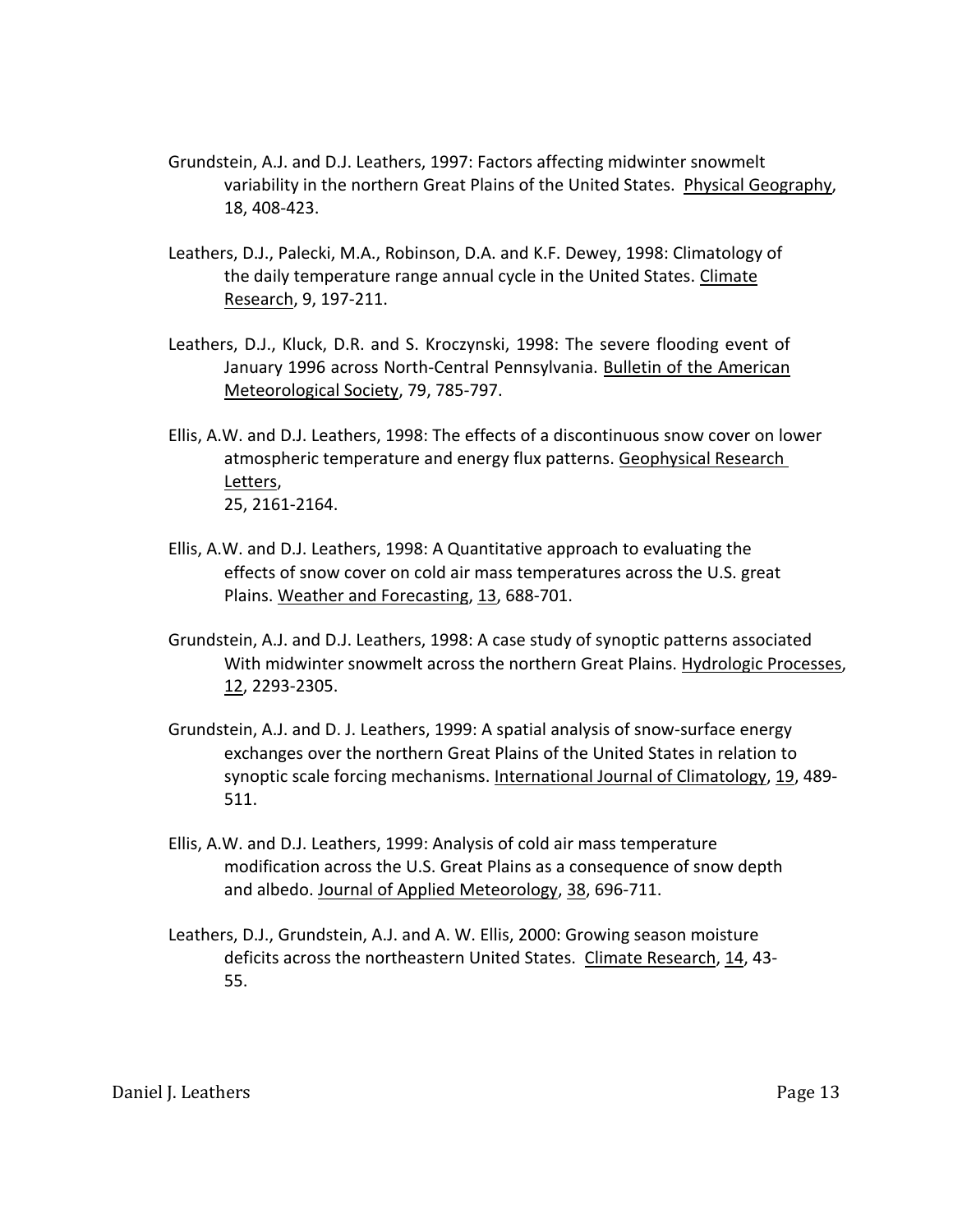- Leathers et al. 2002: Associations between continental-scale snow cover anomalies and air mass frequencies across eastern North America. International Journal of Climatology. 22, 1473-1494.
- Grundstein, A.J., Mote, T.L. and D.J. Leathers, 2002: A hybrid climatology of snow water equivalent over the northern Great Plains of the United States. Polar Geography, 26, 187-209.
- Mote, T.L., Grundstein, A.J., Leathers, D.J. and D.A. Robinson, 2003: A comparison of modeled, remotely sensed and measured snow water equivalent in the northern Great Plains. Water Resources Research, 39, *8,*doi:10.1029/2002WR001782.
- Roads J, Lawford R, Bainto E, Berbery E, Chen S, Fekete B, Gallo K, Grundstein A, Higgins W, Kanamitsu M, Krajewski W, Lakshmi V, Leathers D, Lettenmaier D, Luo L, Maurer E, Meyers T, Miller D, Mitchell K, Mote T, Pinker R, Reichler T, Robinson D, Robock A, Smith J, Srinivasan G, Verdin K, Vinnikov K, Haar TV, Vorosmarty C, Williams S, Yarosh E, 2003: GCIP water and energy budget synthesis (WEBS). Journal of Geophysical Research-Atmospheres, 108, D16, 8609.
- Leathers, D.J., Graybeal, D., Mote, T., Grundstein, A. and D. Robinson, 2004: The role of airmass types and surface energy fluxes in snow cover ablation in the central Appalachians. Journal of Applied Meteorology, 43, 1887-1898.
- Elgundi, N., Hanson, B. and D.J. Leathers, 2005: The effects of snow cover on mid-Latitude cyclones in the Great Plains. Journal of Hydrometeorology, 6, 263-279.
- Graybeal, D.Y. and D.J. Leathers, 2006: Snowmelt-related flood risk in Appalachia: First estimates from a historical snow climatology. Journal of Applied Meteorology, 45, 178-193.
- Klingaman, N. P., Hanson, B. and D.J. Leathers, 2008: A teleconnection between forced Great Plains snow cover and European Winter climate. J. Climate, 21, 2466-2483.
- Leathers, D.J., Malin, M.L., Kluver, D.B., Henderson, G.R. and T.A. Bogart, 2008: Hydroclimatic variability across the Susquehanna River basin USA Since the  $17<sup>th</sup>$ Century. International Journal of Climatology, 28, 1615-1626.

.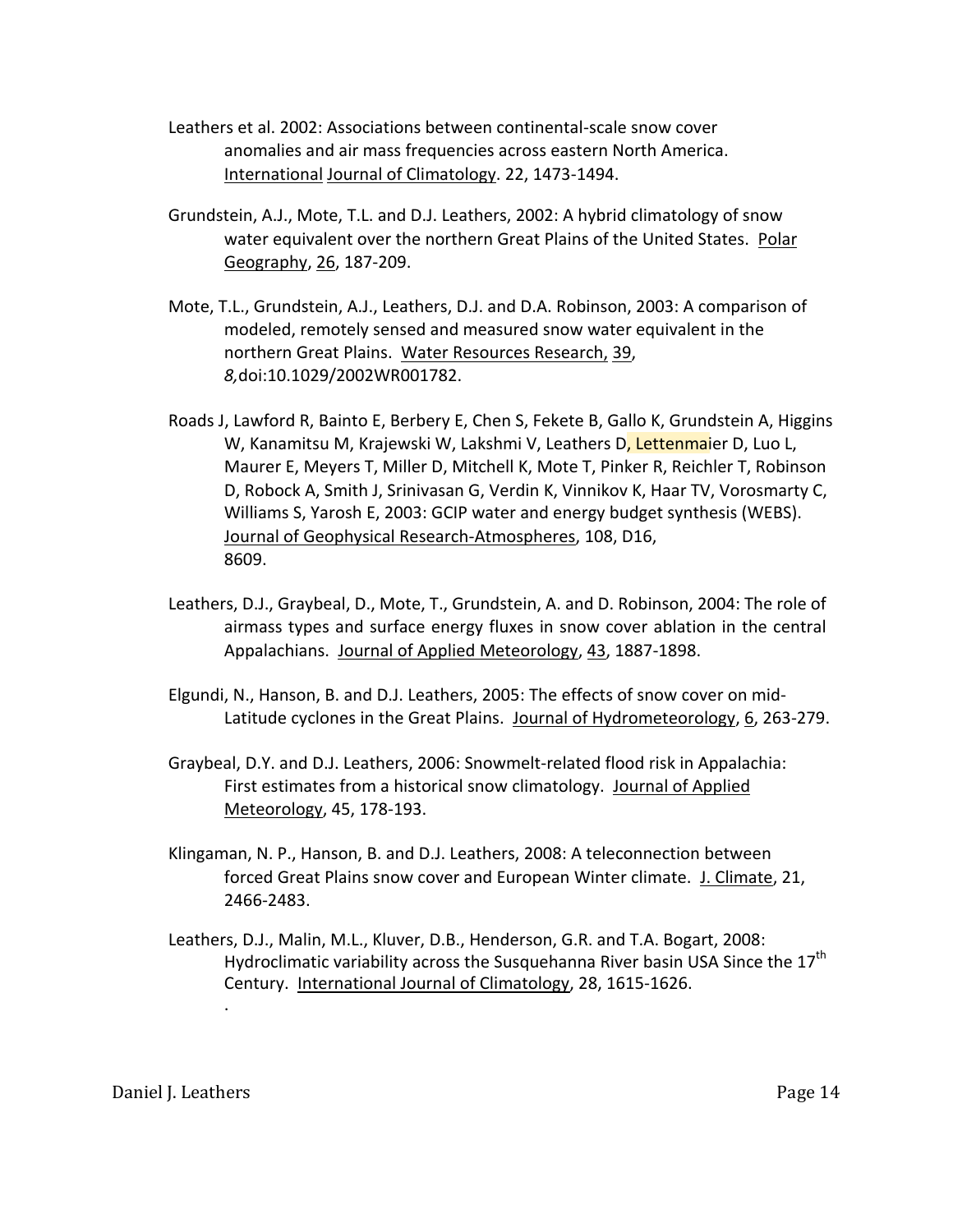- Klingaman, N.P., Butke, J., Leathers, D.J., Brinson, K. and E. Nickl, 2008: Mesoscale simulations of the land-surface effects of historical logging in a moist continental climate regime. Journal of Applied Meteorology and Climatology, 47, 2166-2182.
- Francis, J.A., Chan, W.H., Leathers, D.J., Miller, J.R. and D.E. Veron, 2009: Winter Northern Hemisphere weather patterns remember Arctic sea-ice extent. Geophysical Research Letters, 36, L07503.
- O'Neal, M.A., Hanson, B and D.J. Leathers, 2009: Estimating land cover-induced increases in daytime summer temperatures near Mt. Adams, Washington. Physical Geography, 30, 130-143.
- Henderson, G.R. and D.J. Leathers, 2009: European snow cover extent variability and associations with atmospheric forcings. International Journal of Climatology, DOI 10.1002/joc.1990.
- O'Neal, M.A., Roth, L.B., Hanson, B. and D.J. Leathers, 2010: A field-based model of the effects of landcover changes on daytime summer temperatures in the north Cascades. Physical Geography , 31, 2, 1-19.
- Henderson, G.R. and D.J. Leathers, 2013: Circulation response to Eurasian versus North American anomalous snow scenarios in the Northern Hemisphere with an AGCM coupled to a slab ocean model. Journal of Climate, 26, 1502-1515.
- Kluver, D. and D. J. Leathers, 2014: Winter snowfall prediction in the United States using Multiple Discriminant Analysis. *International Journal of Climatology*, DOI: 10.1002/joc.4103.
- Kluver, D. and D. J. Leathers, 2015: Regionalization of snowfall frequency and trends over the contiguous United States. International Journal of Climatology. doi: 10.1002/joc.4292.
- Kluver, D.\*, Mote, T., Leathers, D., Henderson, G., Chan, W. and D. Robinson, 2015: Creation and validation of a comprehensive 1 degree by 1 degree gridded North American dataset: Snowfall. Journal of Atmospheric and Oceanic Technology, doi: 10.1175/JTECH-D-15-0027.1.
- Relf, G., Levia, D. F., Kendra, J. M., Leathers, D.J., and R. M. Schwartz, 2015: Slushflows: science and planning considerations for an expanding hazard. Natural Hazards, Volume 78, Issue 1, pp 333-354.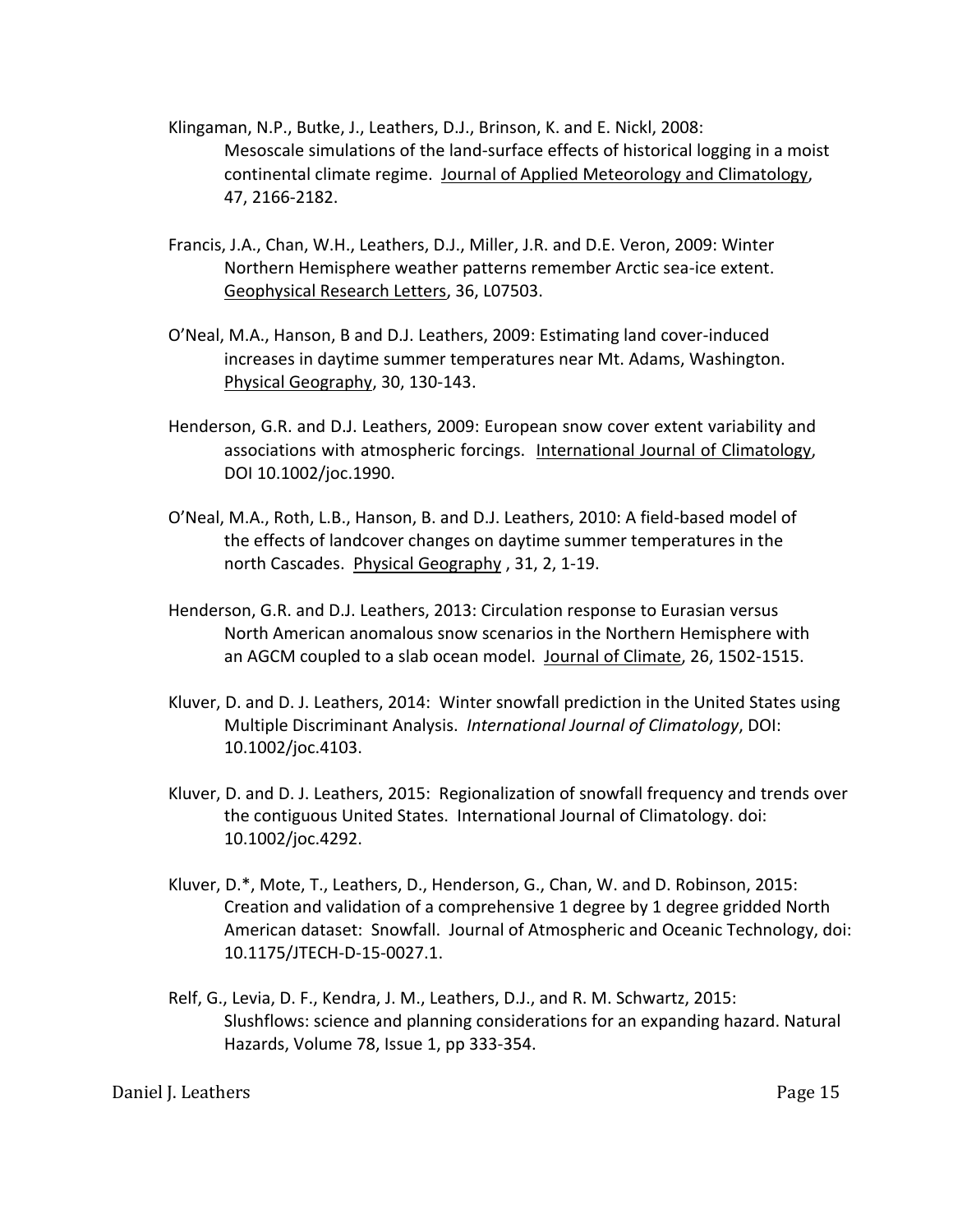- Siegert, C. M.\*, Leathers, D.J., and D. F. Levia, 2015: Synoptic Typing: interdisciplinary application methods with three practical hydroclimatological examples. Theoretical and Applied Climatology, doi: 10.1007/s00704-015-1700-y.
- Suriano, Z.\* and D. J. Leathers, 2015: Twenty-first century snowfall projections within the Eastern Great Lakes region: Detecting the presence of a lake-induced snowfall signal in GCMs. International Journal of Climatology, doi:10.1002/joc.4488.
- Mahmood, R., R. Boyles, K. Brinson, C. Fiebrich, S. Foster, K. Hubbard, D. Robinson, J. Andresen, and D. Leathers, 2017: Mesonets: Meso-Scale Weather and Climate Observations for the U.S.. Bull. Amer. Meteor. Soc., 0, doi: 10.1175/BAMS-D-15- 00258.1.
- Benjamin, A. and D. J. Leathers, 2017: A synoptic climatology of tornadoes in the northeast United states. In Press *Climate Research*.
- Runkle, J., K. Kunkel, D. Easterling, R. Frankson, S. Champion, B. Stewart, W. Sweet, D. Leathers, and A.T. DeGaetano, 2017: Delaware State Summary. NOAA Technical Report NESDIS 149-DE, 3 pp.
- Siegert, C.M., D. F. Levia, D. J. Leathers, J. T. Van Stan and M. J. Mitchell, 2017: Do storm synoptic patterns affect biogeochemical fluxes from temperate deciduous forest canopies? Biogeochemistry (2017). doi:10.1007/s10533-017-0300-6.
- Mote, T. L., Estilow, T. W., Henderson, G. R., Leathers, D. J., Robinson, D. A., Suriano, Z. J., 2018: Daily Gridded North American Snow, Temperature, and Precipitation, 1959- 2009, Version 1. Boulder, Colorado USA. NSIDC: National Snow and Ice Data Center. doi: 10.7265/N5028PQ3.
- Suriano, Z.J., Benjamin, A.E., Leathers, D.J., Schroeter, D., and V. Corridina. 2018: Northeast United States growing season moisture conditions: Associations with a North American mid-tropospheric wave train. International Journal of Climatology. 38: 5542-5550. DOI: 10.1002/joc.5746.
- Suriano, Z.J. and D.J. Leathers, 2018: Great Lakes basin snow cover ablation and synopticscale circulation. Journal of Applied Meteorology and Climatology, doi: 10.1175/JAMC-D-17\_0297.1.
- Suriano, Z.J., Leathers, D.J., Frei, A. and D.K. Hall., 2019: Contribution of snowfall from diverse synoptic conditions to the Catskill/Delaware watershed. International Journal of Climatology. DOI: 10.1002/joc.6043.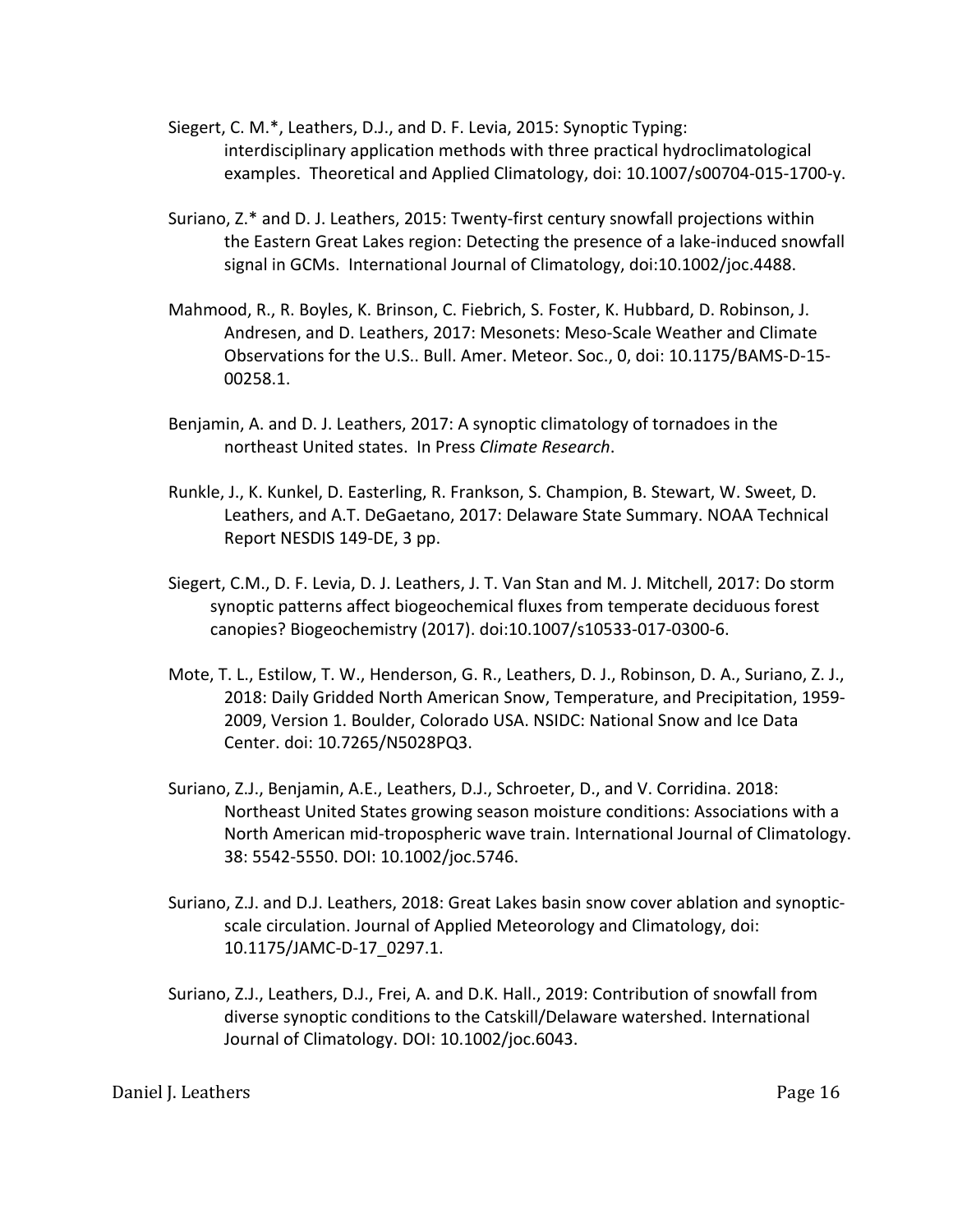- Leathers, D.J., Brinson, K., Brasher, S., Hughes, C. and S. Weiskopf. (2019). A Comparison of Extreme Precipitation Event Frequency and Magnitude Using a High-Resolution Rain Gage Network and NOAA Atlas 14 Across Delaware. International Journal of Climatology. doi.org/10.1002/joc.6425.
- Suriano, Z.J., Robinson, D.A. and D.J. Leathers (2019): Changing snow depth in the Great Lakes basin (USA): Implications and trends. Anthropocene. https://doi.org/10.1016/j.ancene.2019.100208.
- Suriano, Z.J., Henderson, G.R., and D.J. Leathers (2019) Discharge responses associated with rapid snow cover ablation events in the Susquehanna and Wabash River basins. Physical Geography, in-press. https://doi.org/10.1080/02723646.2019.1674558.

## **BOOKS**

- Leathers, D.J., 2007: Tornado Outbreak 1985 (Natural Disasters: Robbie Reader Series). Mitchell Lane Publishers, Hockessin, DE, 32 pgs.
- Leathers, D.J., 2008: The Snows of Kilimanjaro (On the Verge of Extinction Crisis in the Environment: Robbie Reader Series). Mitchell Lane Publishers, Hockessin, DE, 32 pgs.
- Leathers, D.J., 2008: Polar Bears on the Hudson Bay (On the Verge of Extinction Crisis in the Environment: Robbie Reader Series). Mitchell Lane Publishers, Hockessin, DE, 32 pgs.
- Leathers, D.J., 2007: The Johnstown Flood (Natural Disasters: Robbie Reader Series). Mitchell Lane Publishers, Hockessin, DE, 32 pgs.
- Leathers, D.J., In Press: Cyclone Tracy, 1974 (Natural Disasters: Robbie Reader Series). Mitchell Lane Publishers, Hockessin, DE, 32 pgs.
- Leathers, D.J., In Press: Volcanic Eruption of Nevado del Ruiz, 1985 (Natural Disasters: Robbie Reader Series). Mitchell Lane Publishers, Hockessin, DE, 32 pgs.
- Leathers, D.J., In Press: White Death, The Blizzard of 1977 (Natural Disasters: Robbie Reader Series). Mitchell Lane Publishers, Hockessin, DE, 32 pgs.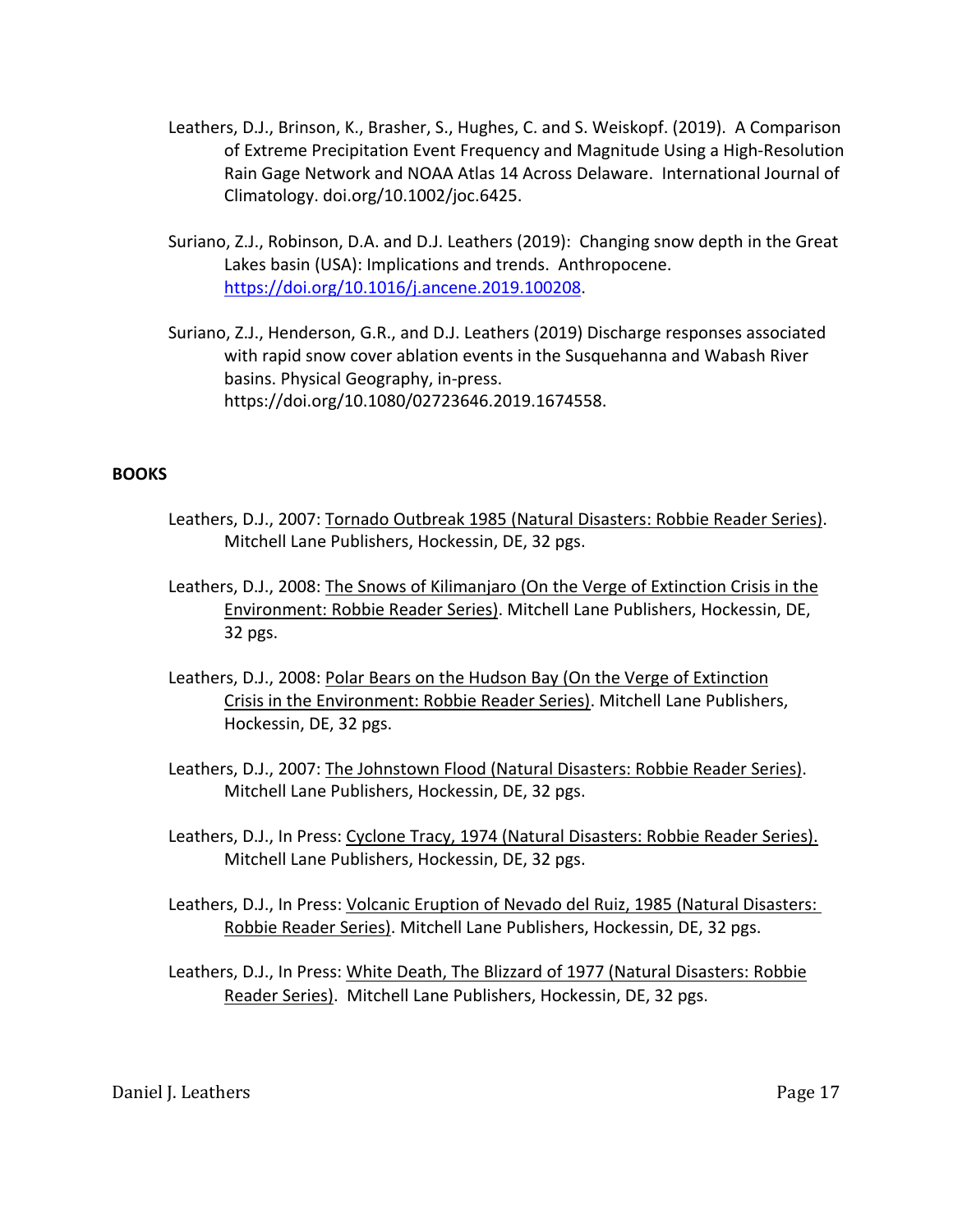## **PROCEEDINGS, GOVERNMENT REPORTS, OTHER PUBLICATIONS (Selected)**

- Heim, R., Dewey, K.F., Anderson, M. A. and Leathers, D.J., 1990: A December to remember: The cold outbreaks of December 1989. Weatherwise, 43, 329-332.
- Leathers, D.J. and A.W. Ellis, 1993: Relationships between synoptic weather type frequencies and snowfall trends in the lee of Lakes Erie and Ontario. Proceedings of the 50th Annual Eastern Snow Conference, Quebec City, Quebec, Canada, June 1993, pgs. 325-330.
- Robinson, D.A. and D.J. Leathers, 1993: Associations between snow cover extent and surface air temperature over North America. Proceedings of the 50th Annual Eastern Snow Conference, Quebec City, Quebec, Canada, June 1993, pgs. 189- 196.
- Leathers, D.J., 1993: A Review of: The Heated Debate: Greenhouse Prediction Versus Climate Reality by Robert C. Balling Jr. The Professional Geographer, 45, pg. 223.
- Robinson, D.A., D.J. Leathers, M.A. Palecki and K.F. Dewey, 1994: Climate Variability as seen in daily temperature structure. In: Asymmetric Change of Daily Temperature Range, Proceedings of the International MINIMAX WORKSHOP, College Park, Maryland, September 27 - 30, 1993.
- Leathers, D.J., 1994: A Tornado Climatology for the Northeastern United States. Northeast Regional Climate Center Research Report: RR 94-2, Cornell University, Ithaca, NY, 15 pgs.
- Leathers, D.J., 1995: A water resource monitoring system for the northeast United States: An historical overview 1895-1994. Preprints Ninth Conference on Applied Climatology, 15-20 January 1995, Dallas, TX, American Meteorological Society, Boston, MA.
- Leathers, D.J., 1995: Abrupt changes in the seasonal cycle of North American snow cover. Preprints Fourth Conference on Polar Meteorology and Oceanography, 15-20 January 1995, Dallas, TX, American Meteorological Society, Boston, MA.
- Leathers, D.J., 1995: A high resolution profile of northeastern United States temperature. Preprints Ninth Conference on Applied Climatology, 15-20 January 1995, Dallas, TX, American Meteorological Society, Boston, MA.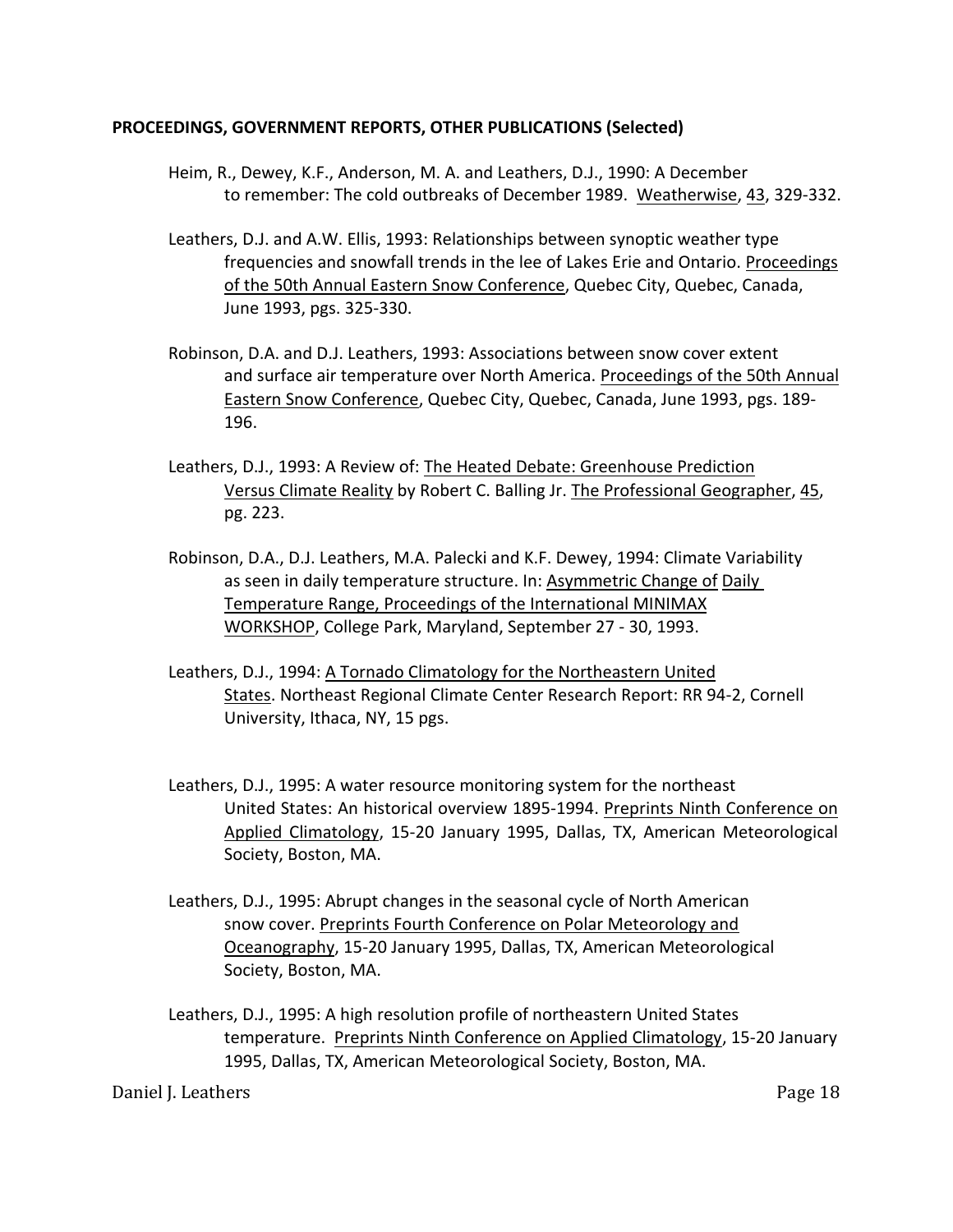- Robinson, D.A., Frei, A., Leathers, D.J., and M.C. Serreze, 1995: Northern Hemisphere snow cover during the transition seasons. Proceedings of the 19th Climate Diagnostics Workshop, NOAA, College Park, MD, 377-380.
- Leathers, D.J., 1997: A Review of: Historical Essays on Meteorology 1919 1995. Edited by J.R. Fleming. Annals of the Association of American Geographers, 87, 540-541.
- Leathers, D.J. , 1997: An evaluation of severe soil moisture droughts across the northeast United States. Preprints Tenth Conference on Applied Climatology, 18- 22 October, 1997, Reno, NV, American Meteorological Society, Boston, MA., 326-328.
- Ramsey, K.W., Leathers, D.J., Wells, D.V. and J.H. Talley, 1998: Summary Report: The Coastal Storms of January 27-29 and February 4-6, 1998, Delaware and Maryland. Open File Report No. 40, State of Delaware, Delaware Geologic Survey, 43 pgs.

# **SELECTED PRESENTATIONS AT CONFERENCES, INVITED LECTURES AND WORKSHOPS**

- Leathers, D.J., 1988: Periodic variations of a North American circulation index. AAG Annual Meeting, Phoenix, Arizona, April 6-10, 1988.
- Leathers, D.J., 1988: The PNA teleconnection index and the climate of North America. University of Delaware Weekly Seminar Series, April 22, 1988.
- Yarnal, B.M. and Leathers, D.J., 1988: Atmospheric teleconnections and regional precipitation variations over North America. The Pennsylvania State University Earth System Science Center Workshop "The Global Hydrologic Cycle", July 1988.
- Leathers, D.J., 1989: A Reconstruction of the atmospheric circulation over North America, 1895-1947. AAG Annual Meeting, Baltimore, Maryland, March 19-22, 1989.
- Leathers, D.J., 1989: Low-Frequency Atmospheric variations and their affect on United States temperature and precipitation. University of Nebraska-Lincoln, Department of Agricultural Meteorology Seminar Series. Lincoln, Nebraska, November, 1989.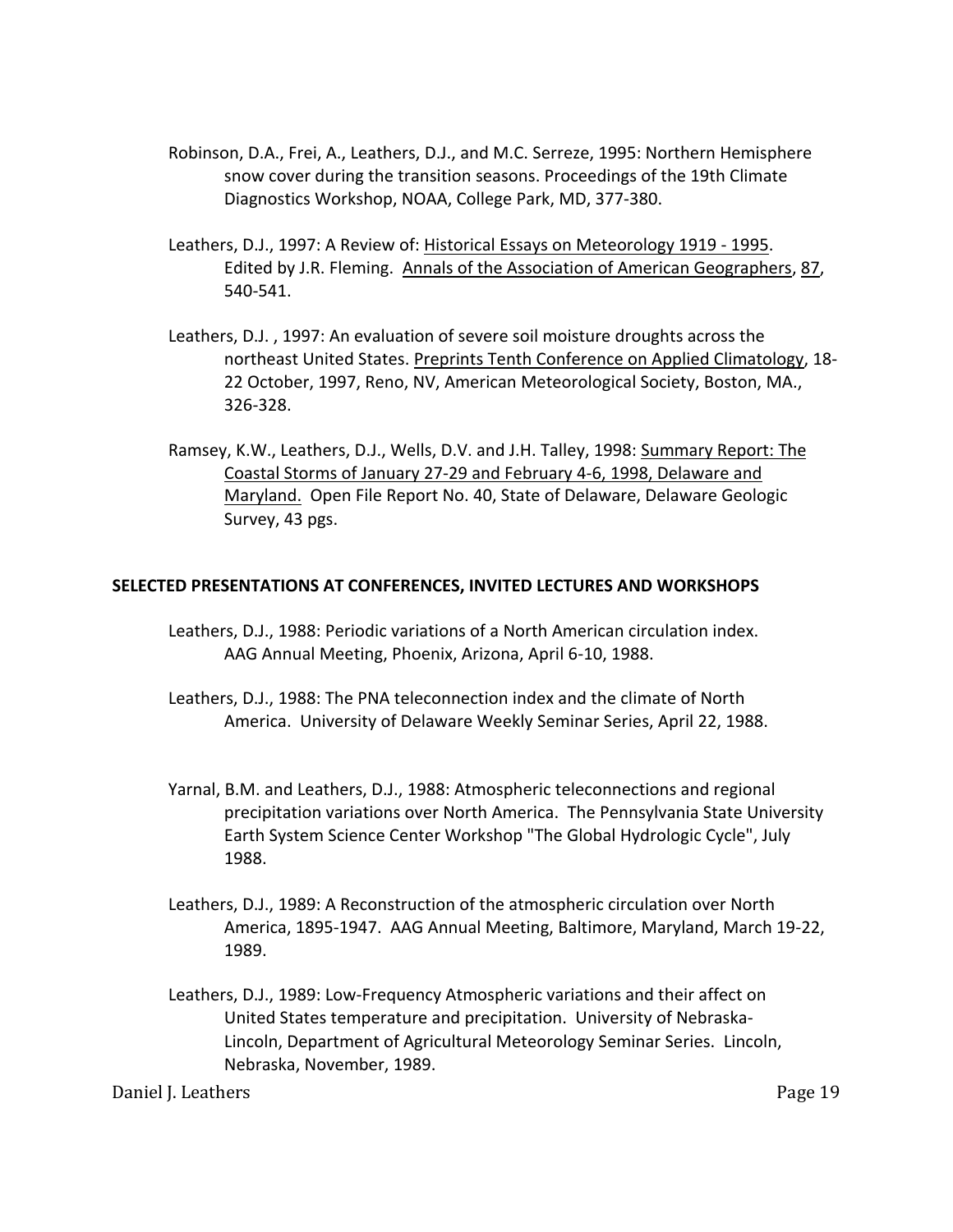- Leathers, D.J., 1990: Low-Frequency atmospheric variations and Great Plains Climate: Interannual to interdecadal associations. University of Nebraska- Lincoln Center for Great Plains Studies Annual Symposium "Climate Change on the Great Plains." Lincoln, Nebraska, April, 1990.
- Leathers, D.J., 1990: Low-Frequency mid-tropospheric variations and North American temperature variability. AAG Annual Meeting, Toronto, Ontario, Canada, April 1990.
- Leathers, D.J., 1991: Spatial and temporal characteristics of Northeast United States snowfall and associations with 700 mb flow. AAG Annual Meeting, Miami, Florida, April 1991.
- Leathers, D.J., 1992: "Snow Watch 92" Workshop. Niagara on the Lake, Ontario, Canada, April 1992.
- Leathers, D.J., 1992: Temporal variation of United States snowfall 1945-46 through 1984-85. New Jersey American Meteorological Society Monthly Seminar, Rutgers University, New Brunswick, New Jersey, April 1992.
- Leathers, D.J., 1992: Temporal variation of United States snowfall 1945-46 through 1984-85. AAG Annual Meeting, San Diego, California, April 1992.
- Leathers, D.J., 1993: The association between extremes in North American snow cover extent and United States temperatures. AAG Annual Meeting, Atlanta, Georgia, April 1993.
- Leathers, D.J. and A.W. Ellis, 1993: Relationships between synoptic weather type frequencies and snowfall trends in the lee of Lakes Erie and Ontario. Proceedings of the 50th Annual Eastern Snow Conference, Quebec City, Quebec, Canada, June 1993.
- Leathers, D.J., 1993: Satellite derived Northern Hemisphere snow cover extent and climate variability. Marine Studies Lecture Series, University of Delaware, October, 1993.
- Leathers, D.J., Robinson, D.A., Palecki, M.A. and K.F. Dewey, 1993: Climate variability as seen in daily temperature structure. Minimax Workshop, College Park, Maryland, September 1993.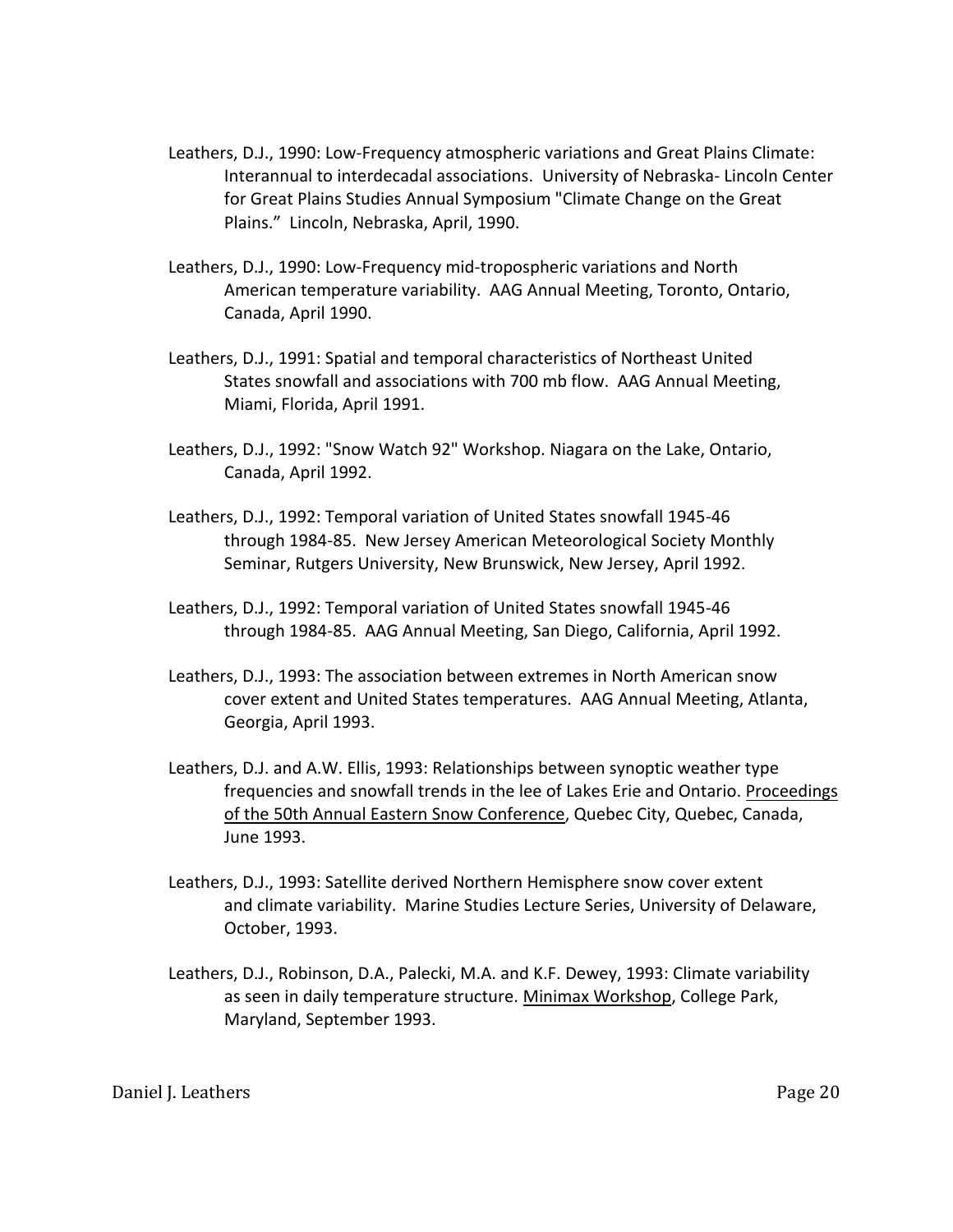- Leathers, D.J., 1994: Characteristics of temperature depressions associated with snow cover across the northeast United States. AAG Annual Meeting, San Francisco, California, April 1994.
- Leathers, D.J., 1994: **Participant**: Mesoscale Meteorology Course for Faculty. National Weather Service COMET Program, National Center for Atmospheric Research, Boulder, CO, June 1994.
- Leathers, D.J., 1995: Abrupt changes in the seasonal cycle of North American snow cover. AMS Annual Meeting, Dallas, Texas, January 1995.
- Leathers, D.J., 1995: A Water Resource Monitoring System for the Northeast United States: An Historical Overview 1895-1994. AMS Annual Meeting, Dallas, Texas, January 1995.
- Leathers, D.J., 1995: Mechanisms determining the spatial distribution of tornadoes across the Northeast United States. AAG Annual Meeting, Chicago, IL, March 1995.
- Leathers, D.J., 1996: Characteristics of Autumn tornadoes across the northeast United States. AAG Annual Meeting, Charlotte, NC, April 1996.
- Leathers, D.J., 1997: Tornadoes in the northeast United States: Where, When and Why. Rutgers University Department of Geography Seminar Series, January 1997.
- Leathers, D.J., 1997: Characteristics of the annual cycle of the daily temperature range across the United States. AAG Annual Meeting, Fort Worth, Texas, April 1997.
- Leathers, D.J., 1997: Characteristics of severe soil moisture droughts across the northeast United States. AMS Applied Climate Meeting, Reno, Nevada, October 1997.
- Leathers, D.J., 1997: A climatology of severe weather across the northeastern United States. Pennsylvania Geographical Society Annual Meeting. York, Pennsylvania, October 1997.
- Leathers, D.J., 1998: Dew point temperature variability across the eastern United States: Associations with circulation and soil moisture drought. AAG Annual Meeting, Boston, MA, March 1998.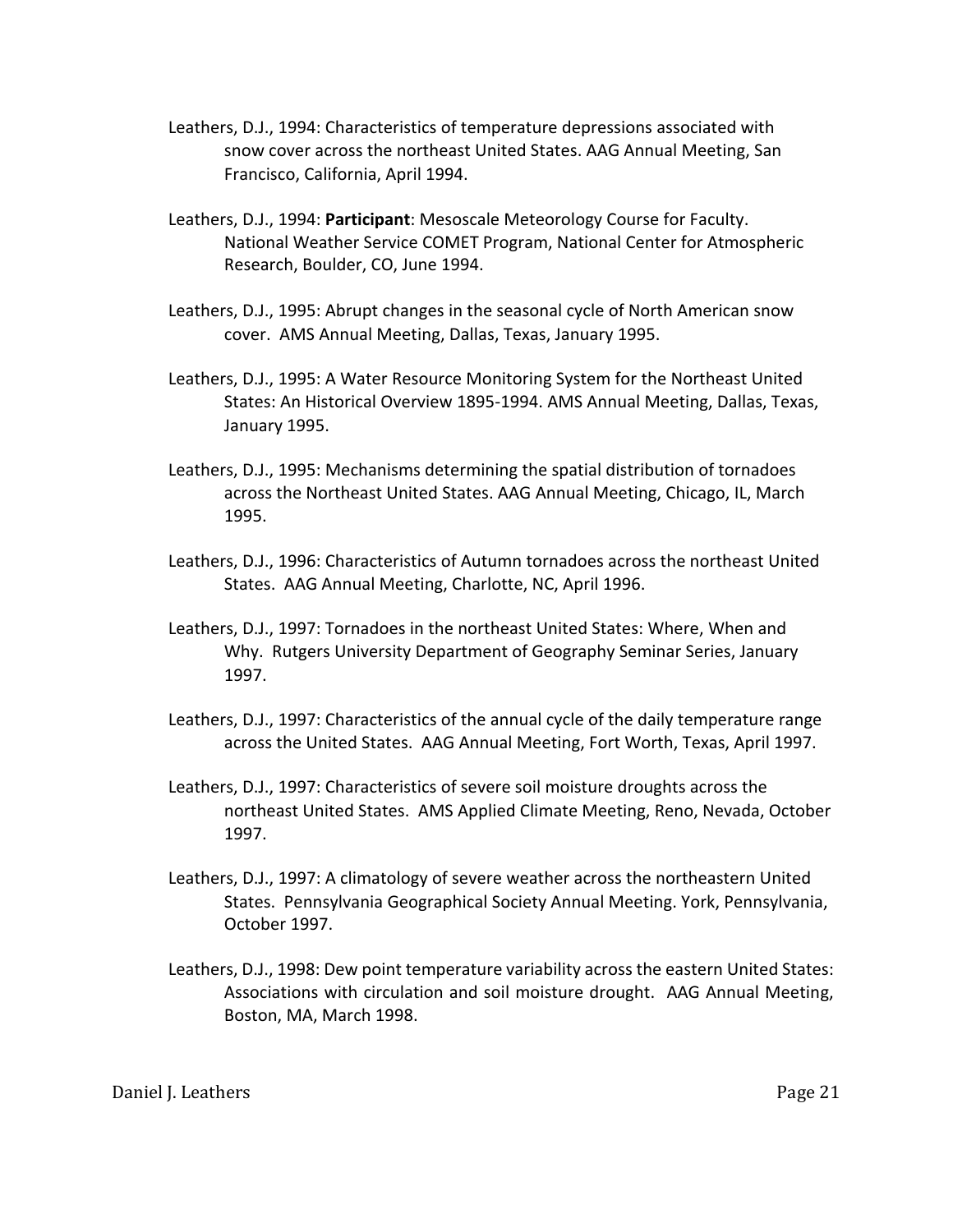- Leathers, D. J., 1998: The severe snowmelt flooding event of January 1996 across North Central Pennsylvania. 55<sup>th</sup> Eastern Snow Conference, Mt. Washington, New Hampshire, June 1998.
- Leathers, D. J., 1999: The Office of the Delaware State Climatologist: Service and Research. Invited Lecture, National Climatic Data Center, Asheville, NC, September 1999.
- Leathers, D.J., 2000: Relationships between snow cover anomalies and air mass Frequencies across eastern North America. AAG Annual Meeting, Pittsburgh, PA, April 2000.
- Leathers, D.J., 2001: Hydroclimatology of the northern Great Plains: The influence of snow cover. AAG Annual Meeting, March 2001.
- Leathers, D.J., 2002: Snow cover and the hydrology of the central Appalachians. Snow Watch 2002, Washington, D.C., October 2003.
- Leathers, D.J. and D.Y. Graybeal, 2003: Energy fluxes and ablating snow packs in the central Appalachians. AAG Annual Meeting, New Orleans, LA, March 2003.
- Leathers, D.J., 2004: Snow cover ablation in the Appalachian Mountains: A microclimatic study. AAG Annual Meeting, Philadelphia, PA, 2004.
- Leathers, D.J., 2004: Impacts of lumbering on the climate and hydrology of North Central Pennsylvania. Pennsylvania Geographical Society Annual Meeting, Harrisburg, PA, November 2004.
- Leathers, D.J., 2004: Snow cover, energy fluxes and the hydrology of the central Appalachians. Rutgers University Department of Geography Seminar Series, November 2004.
- Leathers, D.J., 2005: Deforestation and its Effects on Hydrology and Climate in the Central Appalachians. AAG Annual Meeting, Denver, CO, April 2005.
- Leathers, D.J., 2006: Synoptic-Scale Atmospheric Processes Associated with Snow Cover Ablation Events Across Eastern North American Stream Basins. 63<sup>rd</sup> Eastern Snow Conference, Newark, DE June, 2006.
- Henderson, G.R. and D.J. Leathers, 2007: Atmospheric Processes Associated with Snow Cover Ablation Events and their Effect on the Flood Hydroclimatology of the Chesapeake Bay. AAG Annual Meeting, San Francisco, CA, April 2007.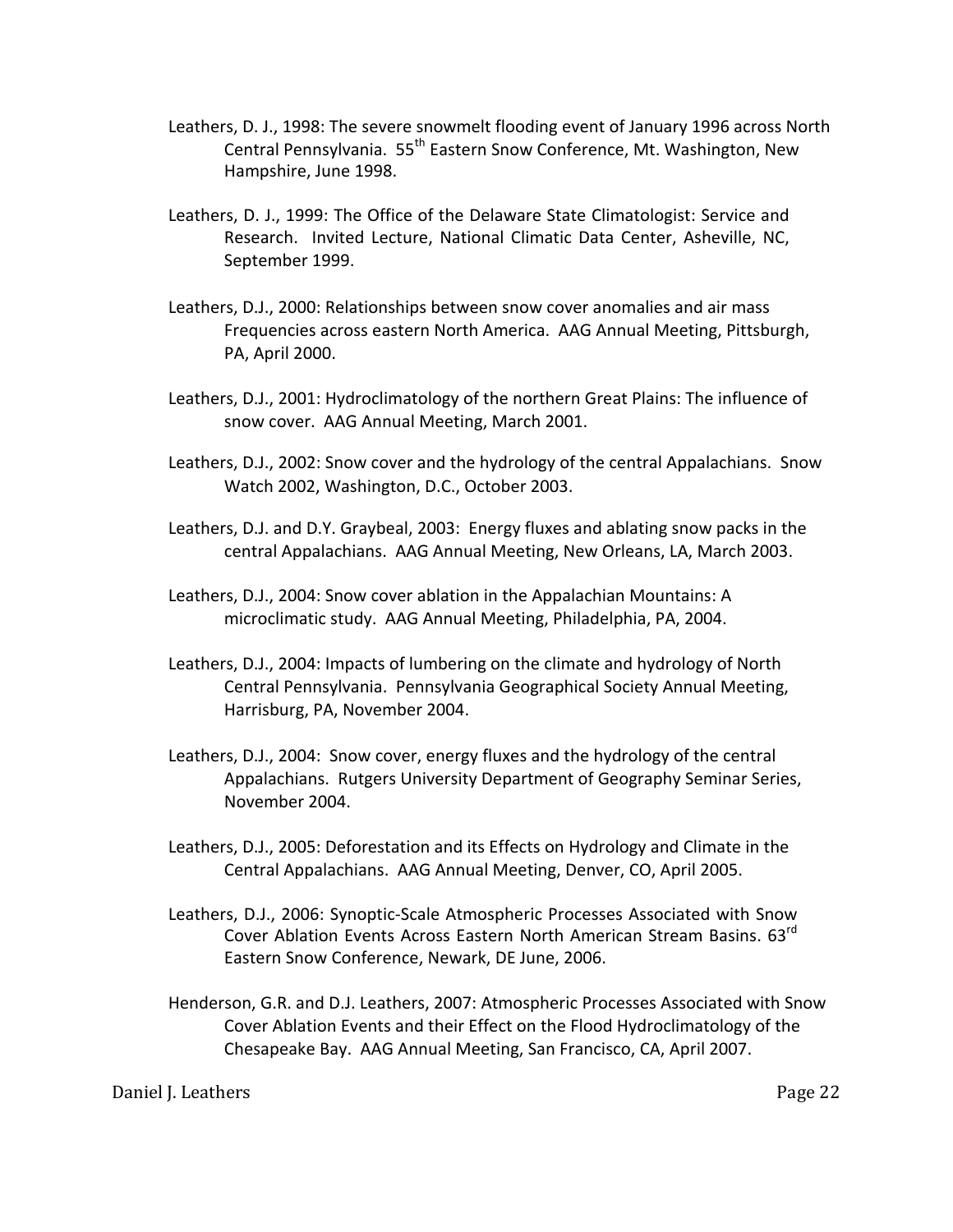- Leathers, D.J. and C. Karmosky, 2008**:** Relationships between Low-Frequency Atmospheric Forcing Mechanisms and Synoptic Weather Types Influencing Snowfall Across the Northeast United States. AAG Annual Meeting, Boston, MA, April 2008.
- Leathers, D.J., 2010: Snow Cover Ablation, Synoptic Weather Types and Winter Season Chesapeake Bay Hydrology. AAG Annual Meeting, Washington, D.C., April 2010.
- Leathers, Dr.J., 2010: Snow Cover Ablation, Synoptic Weather Types and Chesapeake Bay Hydrology. "Paul J. McInerney Memorial Lecture, Millersville University, Millersville, PA, April 2010.
- Leathers, D.J., 2012: Variability in the Annual Cycle of Northern Hemisphere Snow Cover Extent. AAG Annual Meeting, New York, NY, February 24, 2012.
- Leathers, D.J., Robinson, D.A. and Henderson, G.R., 2012: Relationships Between Snow Cover Ablation, Atmospheric Teleconnections, Synoptic Type Frequencies and Winter Season Chesapeake Bay Hydrology. Eastern Snow Conference, Claryville, NY, June 4, 2012.
- Robinson, D.A. and Leathers, D.J., 2013: High Resolution Weather Observations for Improved Mesoscale Predictions. AMS Annual Meeting, Austin, TX, January 9, 2013.

# **STUDENTS ADVISED (**Director of Dissertation or Thesis Committee)

# *Dissertation Advisor*

Andrew Ellis, Ph.D. 1997 Andrew Grundstein, Ph.D. 1999 Daniel Graybeal, Ph.D. 2001 Nellie Elguindi, Ph.D. 2003 (co-advisor) Gina R. Henderson, Ph.D. 2010 Daria Kluver, Ph.D. 2011 Courtney Seigert (Co-Advisor), Ph.D. 2013 Weihan, Chan, Ph.D. 2014 Zachary Suriano, Ph.D. 2018